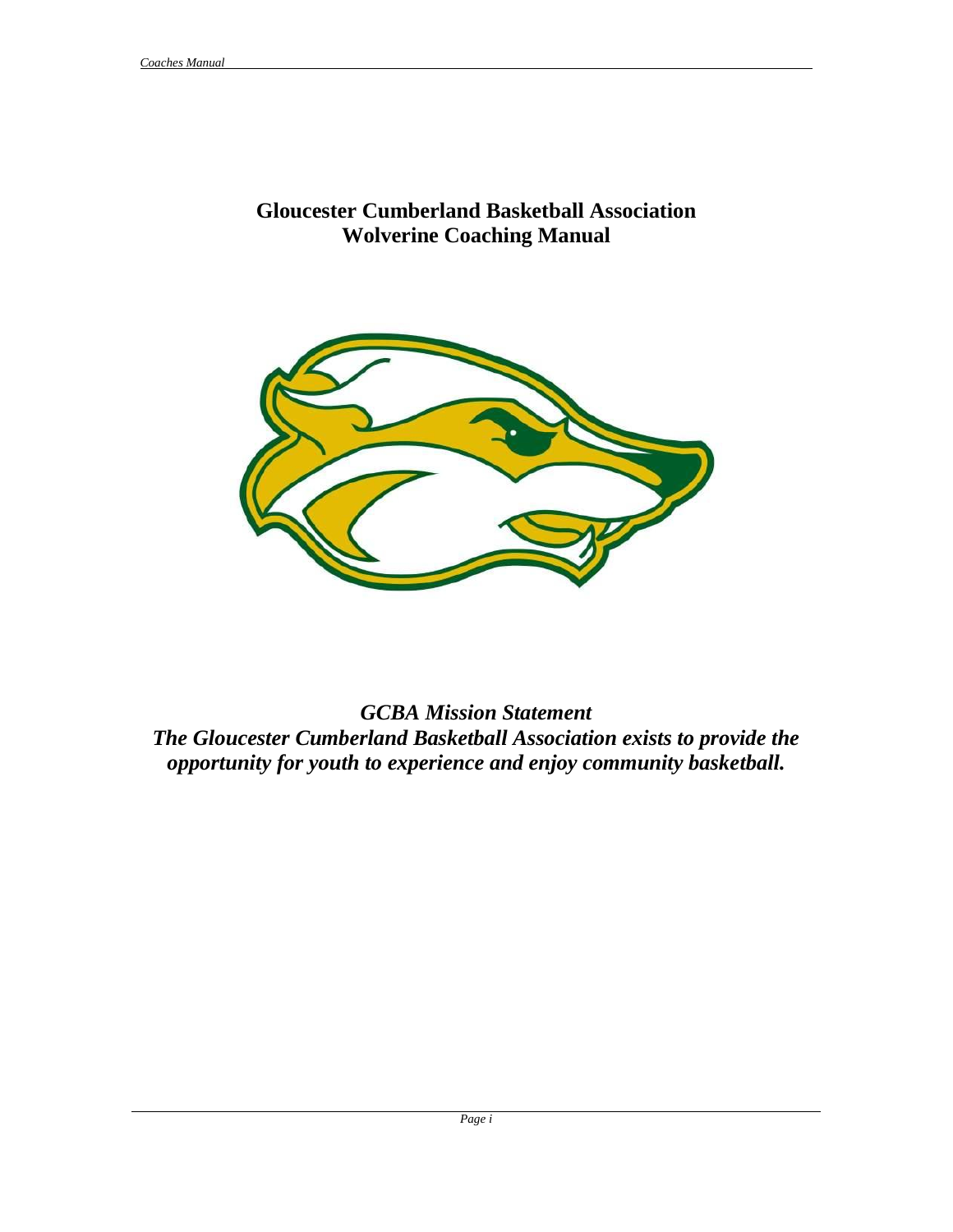## **Table of Contents**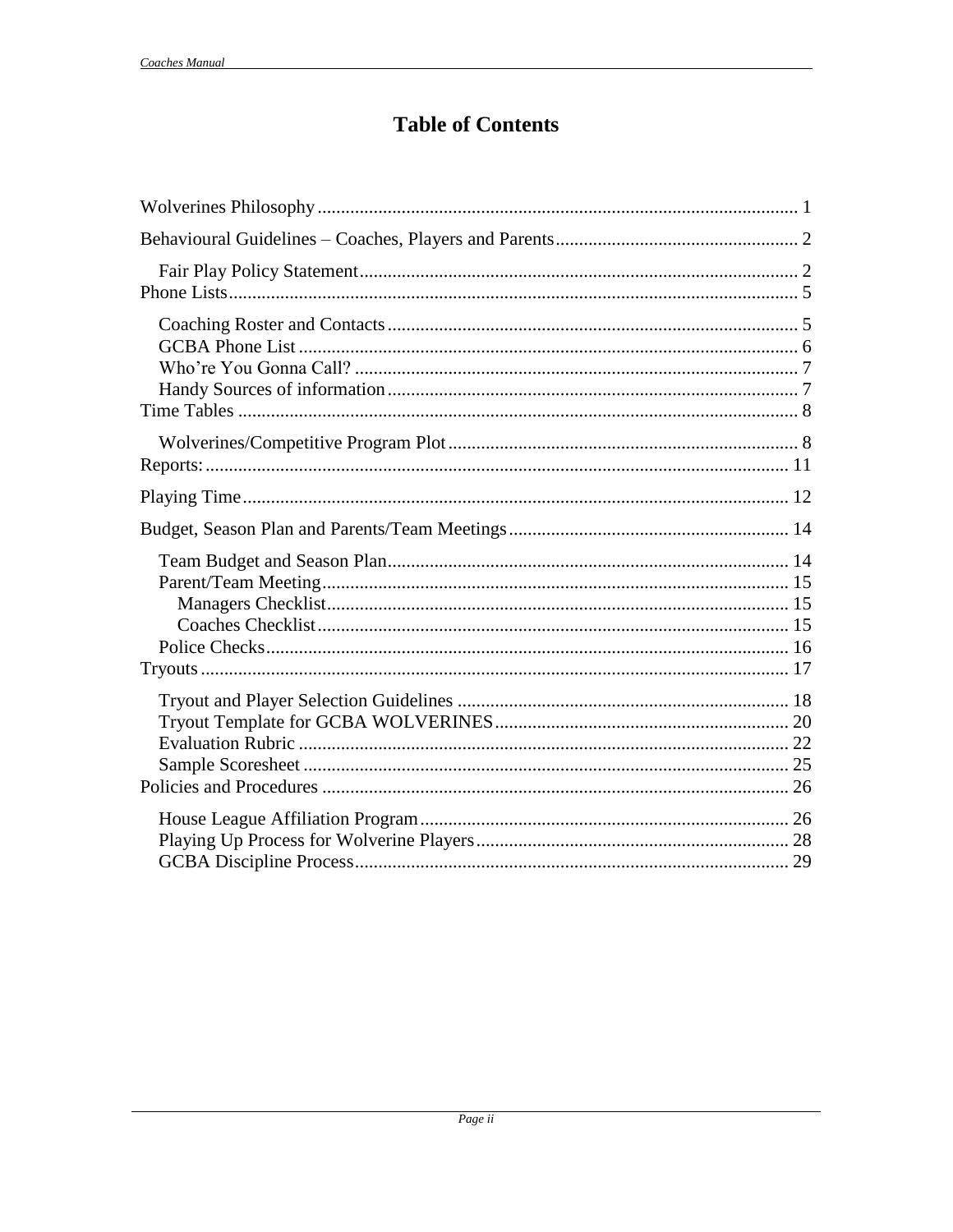# <span id="page-2-0"></span>**Wolverines Philosophy**

The Wolverines program has been without a clear mandate/philosophy for many years now. With the emergence of new clubs and the consistency of well established ones, we believe that having clear philosophy is extremely important for the Wolverines program to retain our current players and attract new ones. The basketball landscape in this city and beyond is ever-changing due to coaching changes and player movement. Giving the Wolverines a defined philosophy and a defined style of play, we can now begin to promote this throughout the region and dissipate any ambiguity that may be out there.

We have a very experienced coaching core for the 2010-2011 season. We believe that this is an opportune time to implement a new philosophy that will define the Wolverines program for many years to come and re-establish the Wolverines as the best possible place for kids to learn the game and become the go-to-place for high-quality coaching.

### **Theory behind our new philosophy:**

Many players in Ontario and particularly in Ottawa are severely deficient when it comes to individual skills. Clubs and coaches tend to focus an exorbitant amount of time of team concepts and strategies to win games. The heavy use of zones on defence has become the main reason that personal development has come to grinding halt. On Offense, young developing players are relegated to the perimeter where shooting percentages are low, and driving lanes are few. On Defence, players are stationed in a small area where they never develop how to play individual defence and work on lateral quickness.

Many coaches believe that teaching zones to young players is much easier that working on the more important personal development aspects of the game. A coach may increase their winning percentages with an overuse of zones and as a result, hundreds of players across the province can only play system basketball. When players move outside the comforts of a zone-based system, they quickly realize that they lack the individual skills on defence and creativity on offense to move forward in their basketball careers.

### **P2P Philosophy:**

The goal of the 2010-2011 Wolverines program is to refrain from playing zone at all levels except at the Junior ages. With the no zone campaign, coaches must spend more time on teaching person to person (P2P) defence and all the technical aspects associated with it. Players and coaches that have difficulty with P2P will be forced to get better at playing it and teaching it. The Wolverines program will provide technical support for any coach that may need help with teaching P2P concepts via coaching recourses or team training sessions.

We understand that old habits die hard but it will take a group shift the focus back to where it matters; the players. Look no further than the Canadian hockey model to see how focusing early on individual development translates into dominance on the field of play.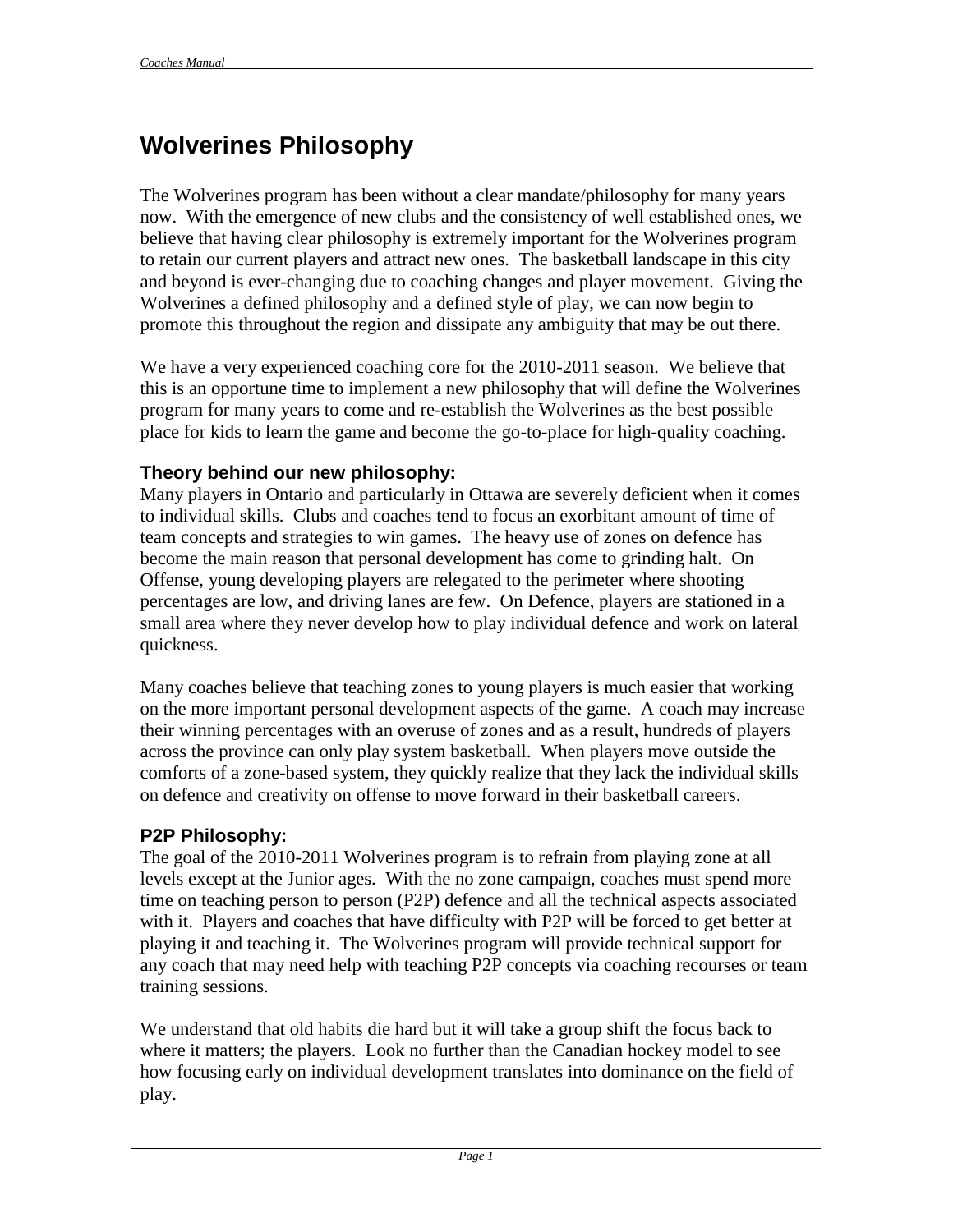# <span id="page-3-0"></span>**Behavioural Guidelines – Coaches, Players and Parents**

All GCBA Coaches, Players and Parents will adhere to the Ontario Basketball Associations fair play policy articulated below.

## <span id="page-3-1"></span>*Fair Play Policy Statement*

The cornerstone of Basketball Ontario's Fair Play Policy is a statement of Fair Play. It is distributed to all Basketball Ontario sanctioned programs and services through the use of large posters in facilities, the distribution of pamphlets to athletes and coaches and the implementation of the Fair Play Policy & Procedures.

### Welcome to **FAIR PLAY**!

**Enjoy** the sport and the competition. **Cheer** as much as you want.

**Verbal** or **physical** abuse of fellow players, spectators, coaches or officials will not be tolerated!

We are here to have **fun** and **enjoy** ourselves. Please don't take the fun out of sports for others.

If you disregard our Policy, you will be asked to leave our **FAIR PLAY** facility.

In order to ensure that everyone understands the policy the following guidelines have been provided. Coaches, parents and players are all expected to sign a copy of their respective guideline to indicate their acceptance.

The team manager will be responsible for securing and maintaining the forms. In the event of any disciplinary proceedings the team manager will forward the relevant form to the Vice President of Competitive Operations.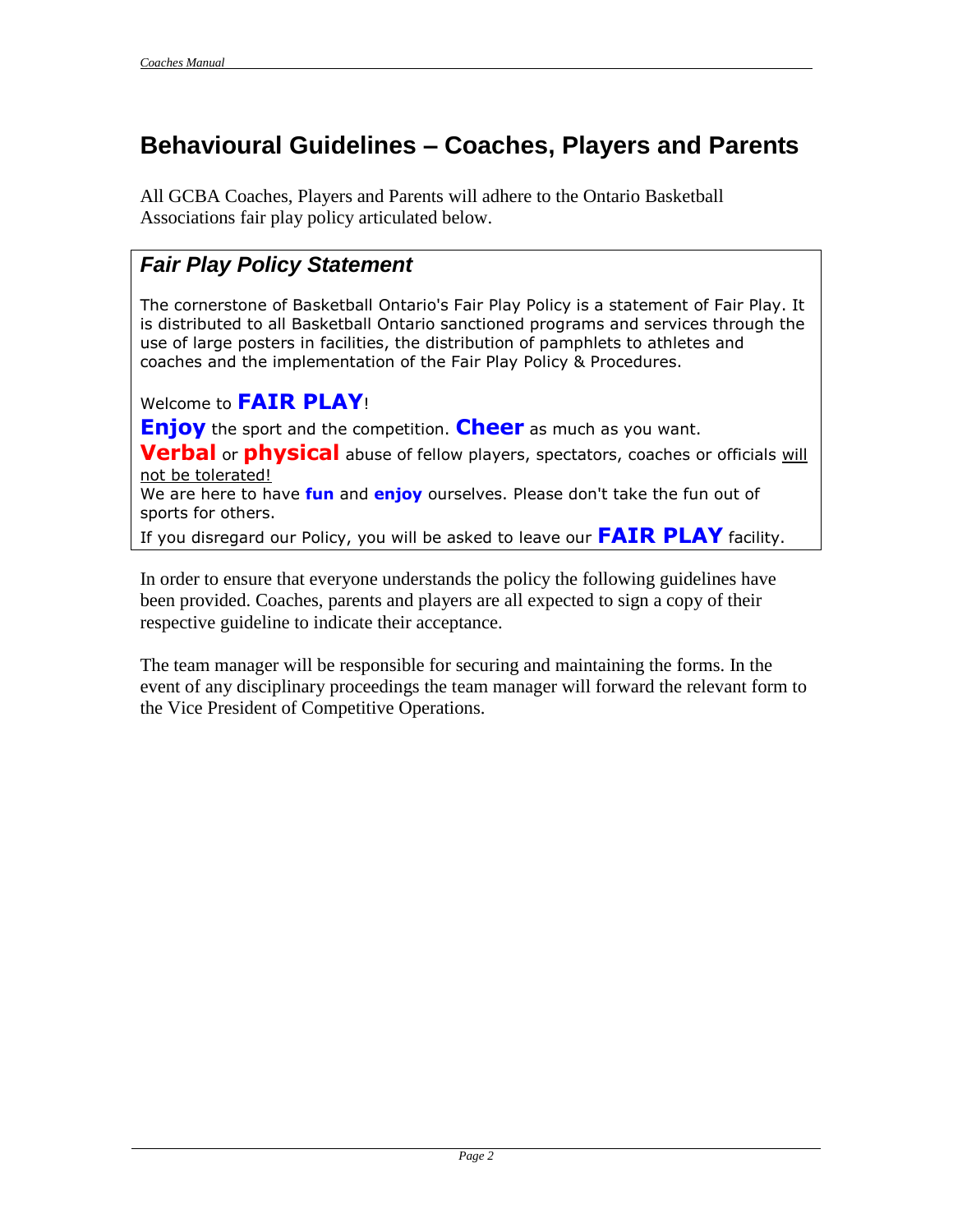

# **Coaches' Behavioural Guidelines**

## **Definition**

It is a requirement for all Gloucester-Cumberland Basketball Association (GCBA) coaches to assume responsibility for their own conduct as well as that of all athletes, coaches and spectators under their jurisdiction.

## **Application**

Violation of the Guidelines for Behaviour of Coaches will be dealt with in accordance with the GCBA and Basketball Ontario's Discipline Policies.

## **Actions**

Coaches should always model mature behaviour consistent with the goals of the GCBA and Basketball Ontario's Guidelines for Behaviour:

- Be a **Leader**, a positive influence and role model.
- Reward effort, fair play and commitment.
- Recognize and respect the differences in your athletes.
- Demonstrate respect for all individuals involved in the game.
- Always consider the physical and emotional well being of the athletes.
- **Communicate** in a positive and rational manner.
- **Respect** and coach within the spirit of the game.
- Always attempt to contribute to the betterment of the game.

**I HAVE READ AND UNDERSTAND THIS BEHAVIOURAL GUIDELINE.** By signing this acknowledgement, I agree to conduct myself in accordance with these Guidelines for Behavior at all GCBA games, practices, tournaments and at all other events at which I represent the GCBA organization as a coach or other representative.

Name the contract of the contract of  $\Gamma$  Date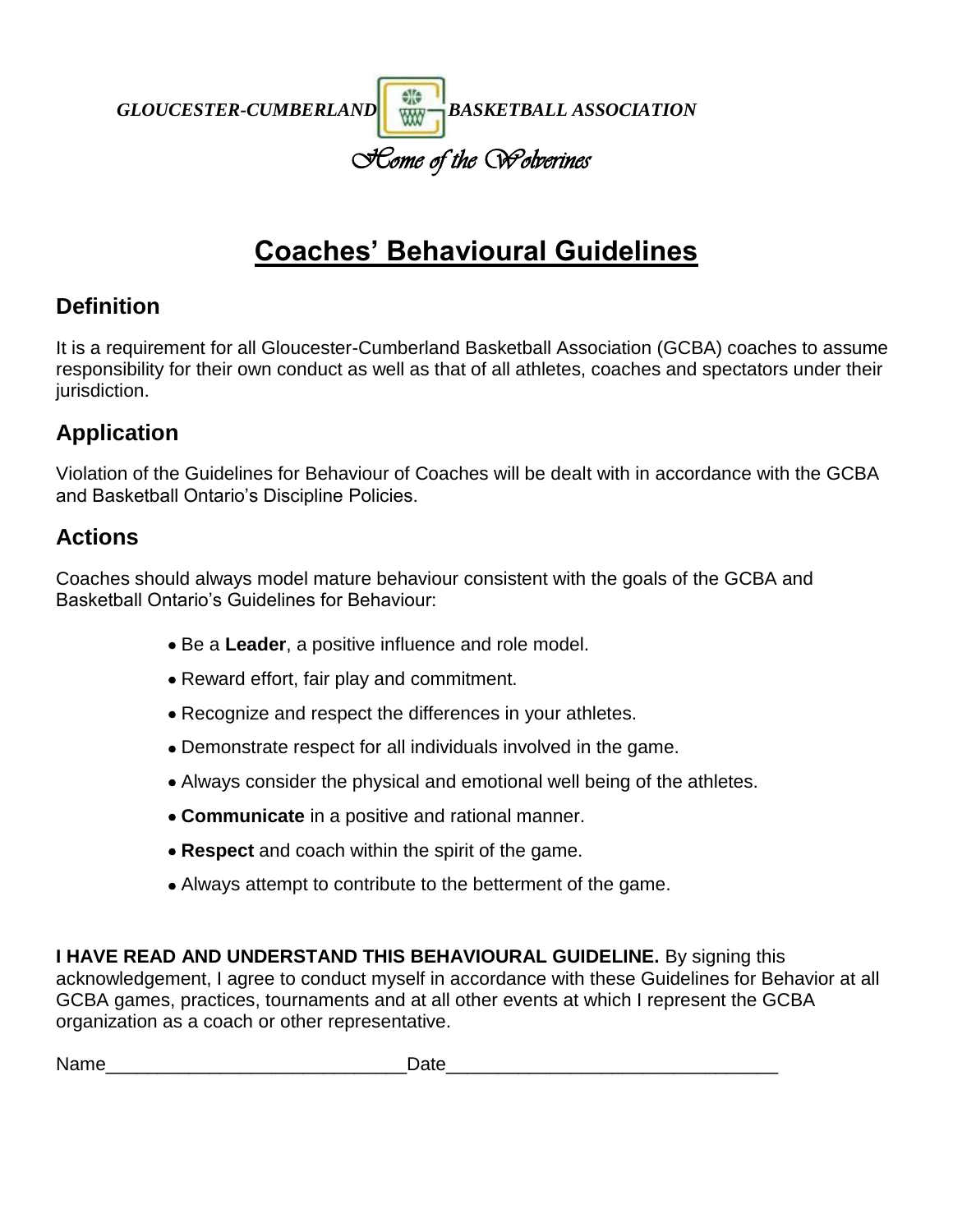*GLOUCESTER-CUMBERLAND* **BASKETBALL ASSOCIATION** 

*Home of the Wolverines*

# **Parents Behavioural Guidelines**

#### **Definition**

All Gloucester-Cumberland Basketball Association (GCBA) parents or guardians are responsible for proper conduct (their own and that of their guests) while attending or participating in all GCBA games, practices, tournaments or other events, no matter the role they have in the event.

#### **Goal Statement**

Anyone participating in the Gloucester Cumberland Basketball Association sanctioned events will be expected to adhere to the following Guidelines for Behavior supporting Basketball Ontario's Fair Play Policy:

#### **Actions**

Parents should always model mature behaviour consistent with the goals of the GCBA and Basketball Ontario's Guidelines for Behaviour supporting Basketball Ontario's Fair Play Policy:

- Remember that the athletes participate in sport for their enjoyment, not your own.
- Encourage them to participate, do not force them.  $\bullet$
- Focus on their effort and performance rather winning or losing.
- Never ridicule or yell at a child or youth for making a mistake or losing a competition.
- Encourage them to play according to the rules.
- Appreciate good performances and skillful plays by ALL participants.
- Support all efforts to remove verbal and physical abuse from sporting activities.  $\bullet$
- Respect officials' decisions and teach children and youth to do likewise.
- $\bullet$ Respect the rights, dignity and worth of every young person.

#### **Failure to adhere to these guidelines may result in disciplinary action in accordance with established GCBA Disciplinary Policies.**

**I HAVE READ AND UNDERSTAND THIS BEHAVIOURAL GUIDELINE.** By signing this acknowledgement, I agree to conduct myself in accordance with these Guidelines for Behavior at all GCBA games, practices, tournaments and at all other events at which I am present as a GCBA parent.

Name1\_\_\_\_\_\_\_\_\_\_\_\_\_\_\_\_\_\_\_\_\_\_\_\_\_\_\_\_\_Date\_\_\_\_\_\_\_\_\_\_\_\_\_\_\_\_\_\_\_\_\_\_\_\_\_\_\_\_\_\_\_

Name2\_\_\_\_\_\_\_\_\_\_\_\_\_\_\_\_\_\_\_\_\_\_\_\_\_\_\_\_\_Date\_\_\_\_\_\_\_\_\_\_\_\_\_\_\_\_\_\_\_\_\_\_\_\_\_\_\_\_\_\_\_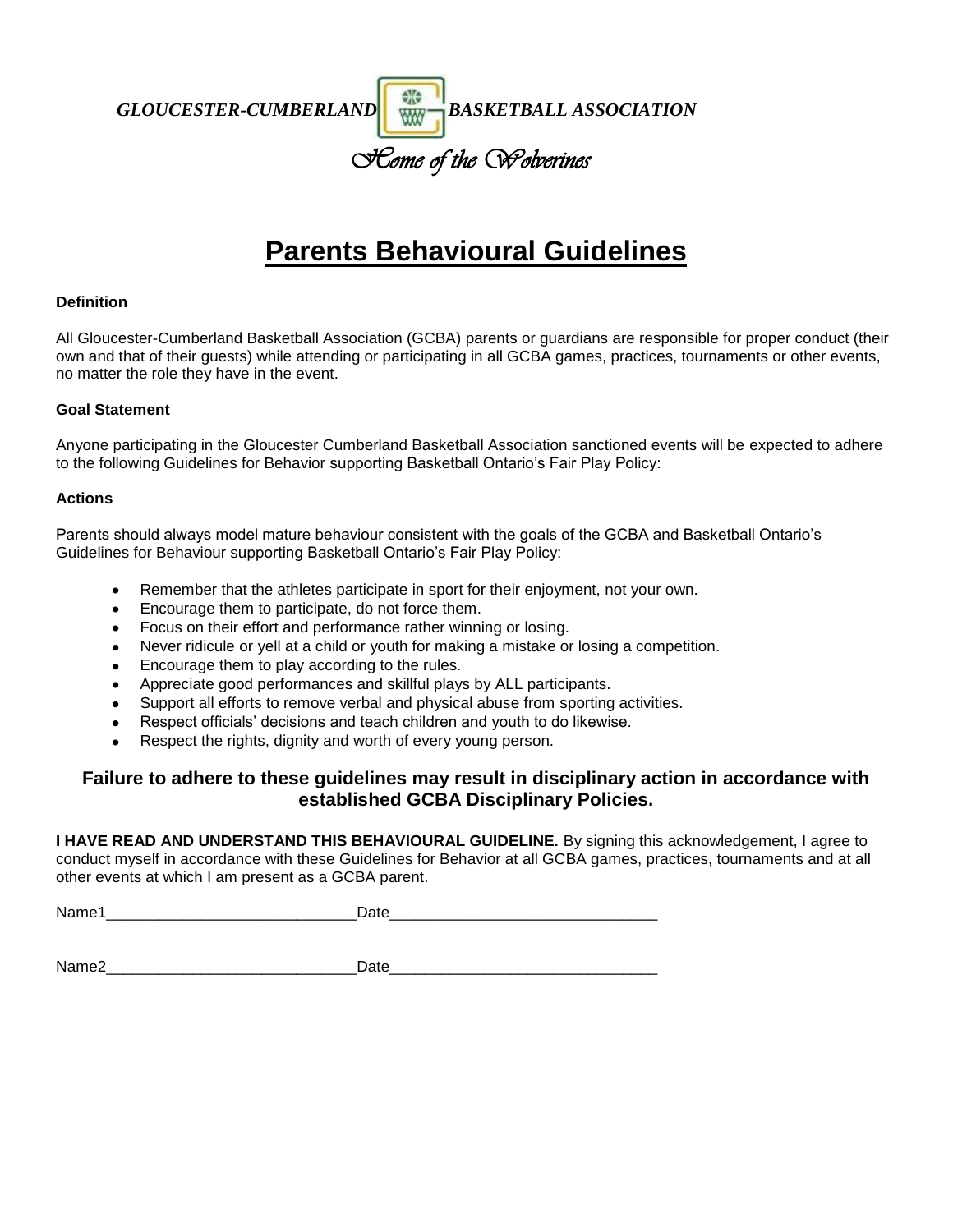*GLOUCESTER-CUMBERLAND* **BASKETBALL ASSOCIATION** 

## *Home of the Wolverines*

# **Athlete's Behavioural Guidelines**

### **Definition**

Anyone who participates in an athletic activity is considered an athlete. It is expected that each athlete will compete to the best of his or her abilities at all times, keeping in mind the spirit of competition and of the game.

### **Goal Statement**

Anyone participating in the Gloucester Cumberland Basketball Association sanctioned events will be expected to adhere to the following Guidelines for Behavior supporting Basketball Ontario's Fair Play Policy:

### **Actions**

Always model mature behaviour consistent with that of Gloucester Cumberland Basketball Association's Guidelines for Behavior:

- **FAIR PLAY** is an athlete's first priority.
- Participate for the love and enjoyment of the game.
- Respect the efforts and accomplishments of your teammates and your opponents.
- Respect officials, coaches, spectators and event organizers.
- Respect the facility you visit or in which you play.
- Respect the rules of the game.

### **Failure to adhere to these guidelines may result in disciplinary action in accordance with established GCBA and Basketball Ontario's Discipline Policies.**

**I HAVE READ AND UNDERSTAND THIS BEHAVIOURAL GUIDELINE.** By signing this acknowledgement, I agree to conduct myself in accordance with these Guidelines for Behavior at all GCBA games, practices, tournaments and at all other events at which I represent the GCBA organization as an athlete or other representative.

Name\_\_\_\_\_\_\_\_\_\_\_\_\_\_\_\_\_\_\_\_\_\_\_\_\_\_\_\_\_Date\_\_\_\_\_\_\_\_\_\_\_\_\_\_\_\_\_\_\_\_\_\_\_\_\_\_\_\_\_\_\_\_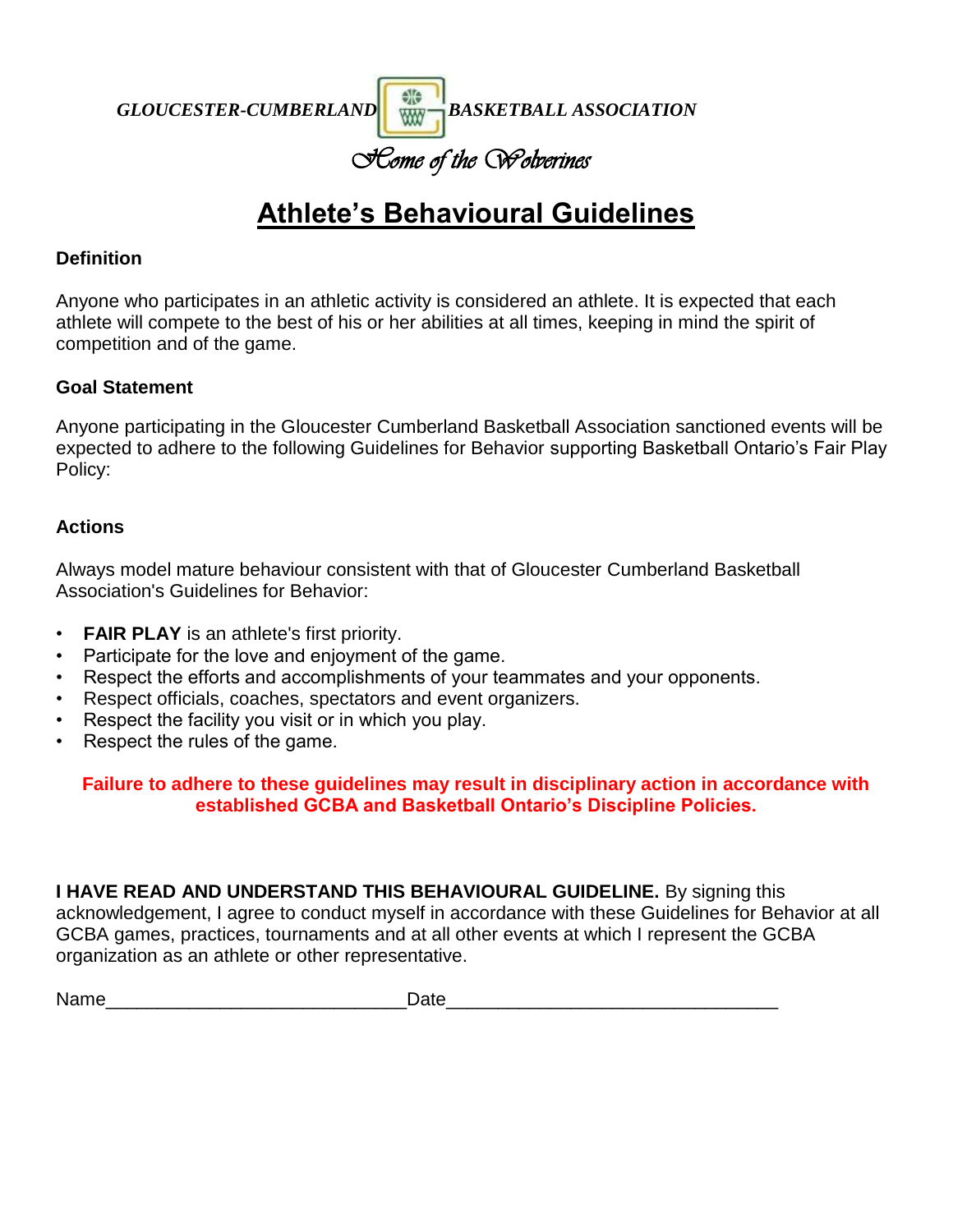# <span id="page-7-0"></span>**Phone Lists**

## <span id="page-7-1"></span>*Coaching Roster and Contacts*

VP Competitive Operations – Home: Cell: Fax: N/A Email:

| Director, Girls Operations | Director, Boys Operations |
|----------------------------|---------------------------|
|                            |                           |

**Roster**

| Level                        | Coach | Level                | Coach |
|------------------------------|-------|----------------------|-------|
| Atom AA Girls (#1)           |       | Atom AA Boys (#1)    |       |
| Atom A Girls (#2)            |       | Atom A Boys (#2)     |       |
| Bantam AA Girls (#1)         |       | Bantam AA Boys (#1)  |       |
| Bantam A Girls (#2)          |       | Bantam A Boys (#2)   |       |
| Midget AA Girls (#1)         |       | Midget AA Boys (#1)  |       |
| Midget A Girls (#2)          |       | Midget A Boys (#2)   |       |
| Junior (u19) Girls $(\#1)$   |       | Junior U19 Boys (#1) |       |
| Juvenile (u17) Girls $(\#2)$ |       | Juvenile U17 Boys    |       |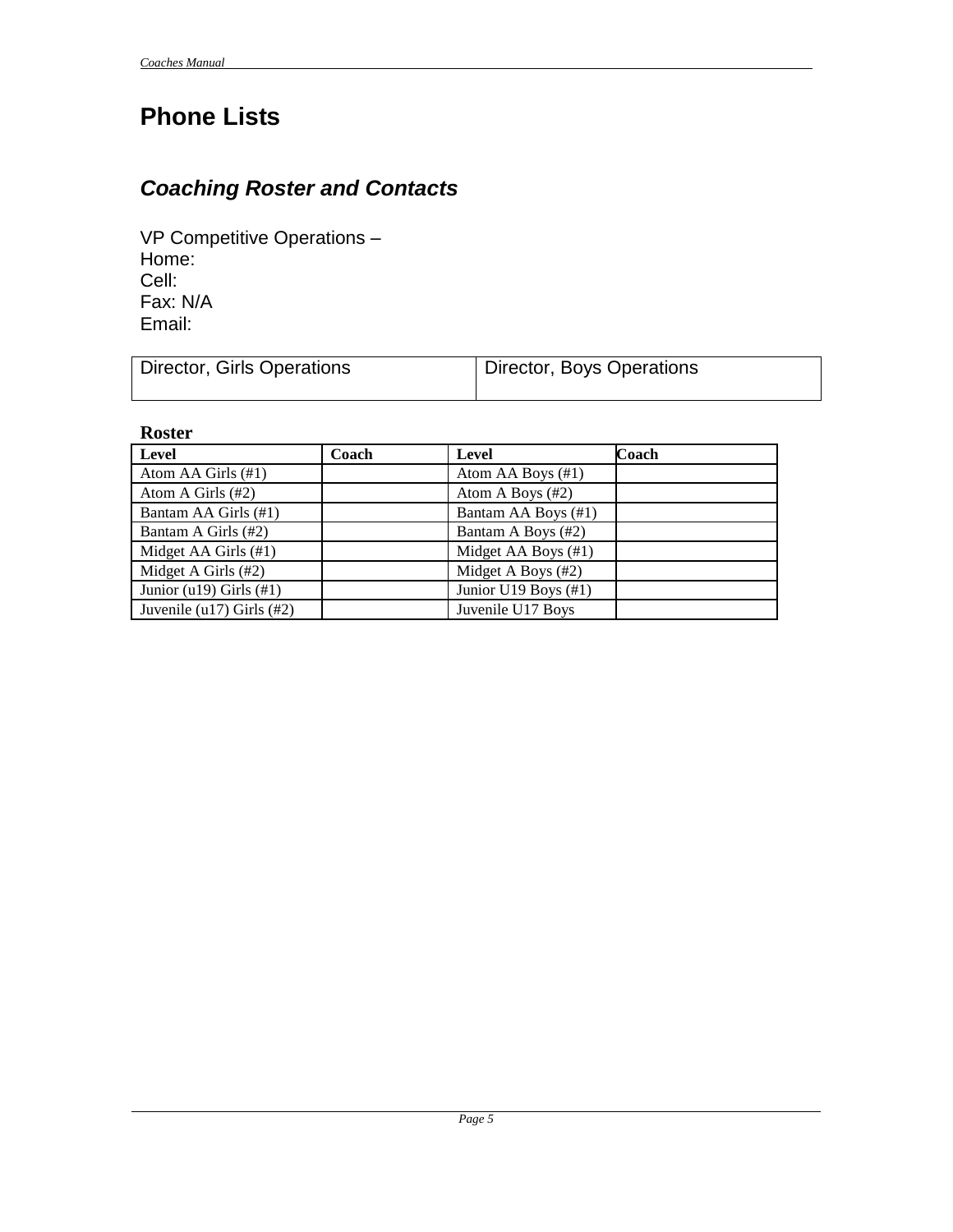## <span id="page-8-0"></span>*GCBA Phone List*

| <b>Position and</b>   | <b>Home Phone</b> | <b>Work Phone</b> | <b>Email</b> |
|-----------------------|-------------------|-------------------|--------------|
| <b>Name</b>           |                   |                   |              |
| President:            |                   |                   |              |
|                       |                   |                   |              |
| VP Competitive:       |                   |                   |              |
| <b>VP</b> House       |                   |                   |              |
| League:               |                   |                   |              |
|                       |                   |                   |              |
| <b>VP Volunteers:</b> |                   |                   |              |
| Executive             |                   |                   |              |
| Director:             |                   |                   |              |
|                       |                   |                   |              |
| Technical             |                   |                   |              |
| Director:             |                   |                   |              |
|                       |                   |                   |              |
| Boys' Director:       |                   |                   |              |
|                       |                   |                   |              |
| Girls' Director:      |                   |                   |              |
| Registrar:            |                   |                   |              |
|                       |                   |                   |              |
| <b>Facilities:</b>    |                   |                   |              |
| <b>GCBA Hotline</b>   |                   |                   |              |
| Referee in Chief:     |                   |                   |              |

GCBA Address: Suite #149 -5929L Jeanne D'Arc Blvd. Orleans, Ontario K1C 7K2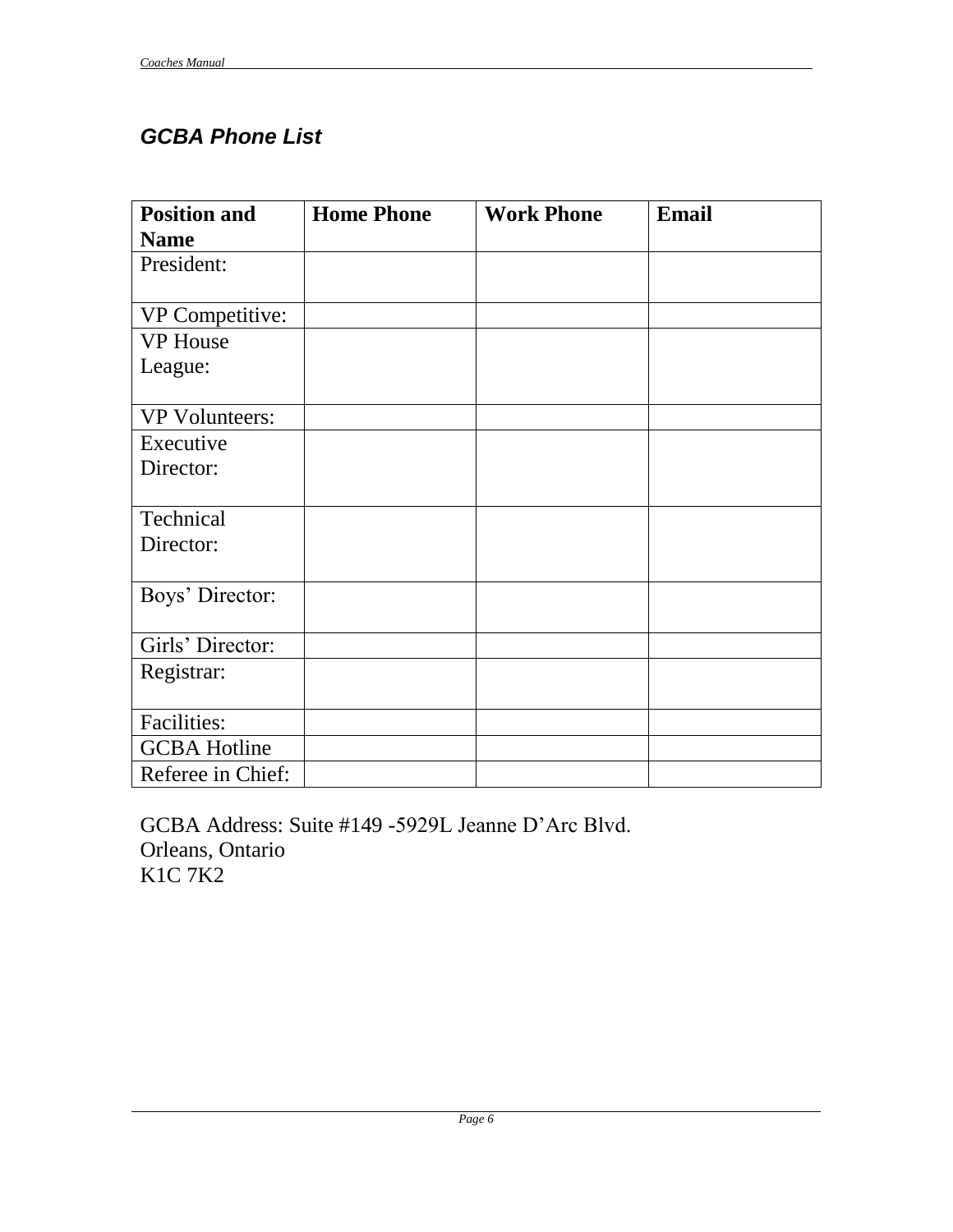## <span id="page-9-0"></span>*Who're You Gonna Call?*

| <b>Problem or Question</b>               | Call:                                   |
|------------------------------------------|-----------------------------------------|
| Gym booking                              | Directors                               |
| Gym cancellation                         | <b>Directors</b>                        |
| Equipment needs for the team             | <b>Directors</b>                        |
| Questions about how to book tournaments, | <b>Directors</b>                        |
| form a team budget, order clothing       |                                         |
| Disciplinary matters                     | VP Competitive                          |
| Coaching issues                          | <b>VP</b> Competitive                   |
| Player problems                          | VP Competitive                          |
| <b>Evaluation</b> forms                  | <b>Directors</b>                        |
| Returning uniforms and team equipment    | Directors                               |
| Technical assistance                     | VP Competitive and Technical Director   |
| Playing time issues (after coach has     | <b>VP</b> Competitive                   |
| addressed this)                          |                                         |
| Team selection complaints                | <b>VP</b> Competitive                   |
| Tournaments                              | Tournament Directors and VP Competitive |
| Assistance on forming a season plan or   | VP Competitive and Technical Director   |
| practice plan                            |                                         |
| <b>Questions on Provincials</b>          | Directors and VP Competitive            |

## <span id="page-9-1"></span>*Handy Sources of information*

[www.basketball.on.ca](http://www.basketball.on.ca/) [www.gcba.ca](http://www.gcba.ca/) [www.coachesclipboard.net](http://www.coachesclipboard.net/) [www.bbhighway.com](http://www.bbhighway.com/)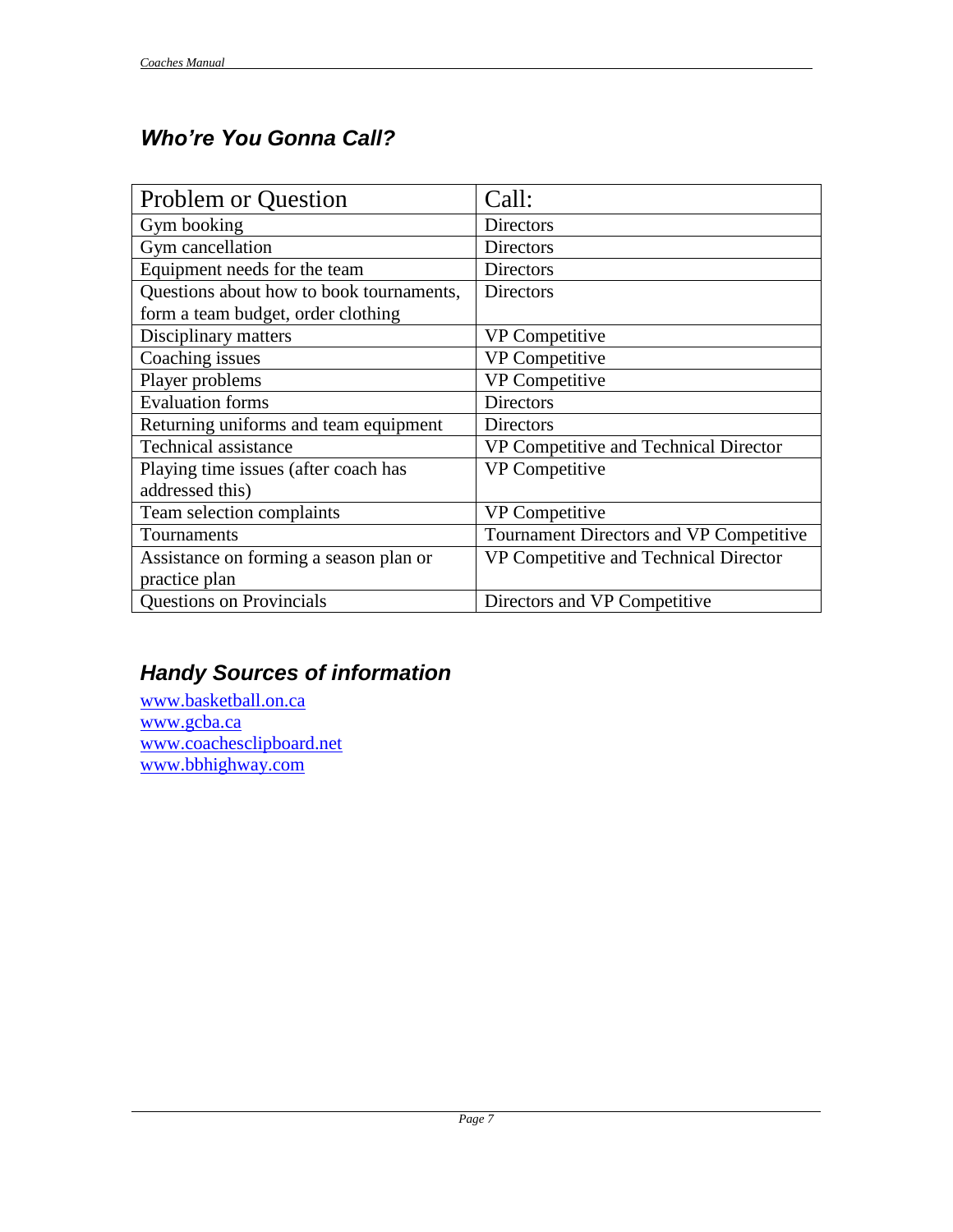# <span id="page-10-0"></span>**Time Tables**

### <span id="page-10-1"></span>*Wolverines/Competitive Program Plot*

#### September

- Tryout #1 Girls
- Tryout #1 Boys
- Tryout #2 Boys
- Tryout #2 Girls
- Sanction applications to OBA for 3 tournaments
- Posting of tournament applications on GCBA website
- Tryouts 3 (and 4 if necessary) Boys and Girls
- All Rosters due

#### October

- Season plans and budgets due
- Manager names to be submitted
- Tournament Directors named
- Uniform distribution
- Second marketing blitz for all three tournaments
- All teams submit names for tournament reps
- Posting of tournament contact information on OBA website
- Approval of Season plans and budgets
- Parent meetings
- Practices begin
- ? Tech I
- ? First clothing order due
- ? First Tournament Meeting, Mike O'Connor
- $?$  Tech II

#### November

- First Tournament Meeting, Junior Boys
- Second Tournament Meeting, Mike O'Connor
- Second clothing order due

### December

- Second Tournament Meeting, Junior Boys
- written and verbal evaluation sessions with all players
- Last practice before Chirstmas
- Third Tournament Meeting, Mike O'Connor

### January

- Third Tournament Meeting, Junior Boys
- Teams finalize Provincials applications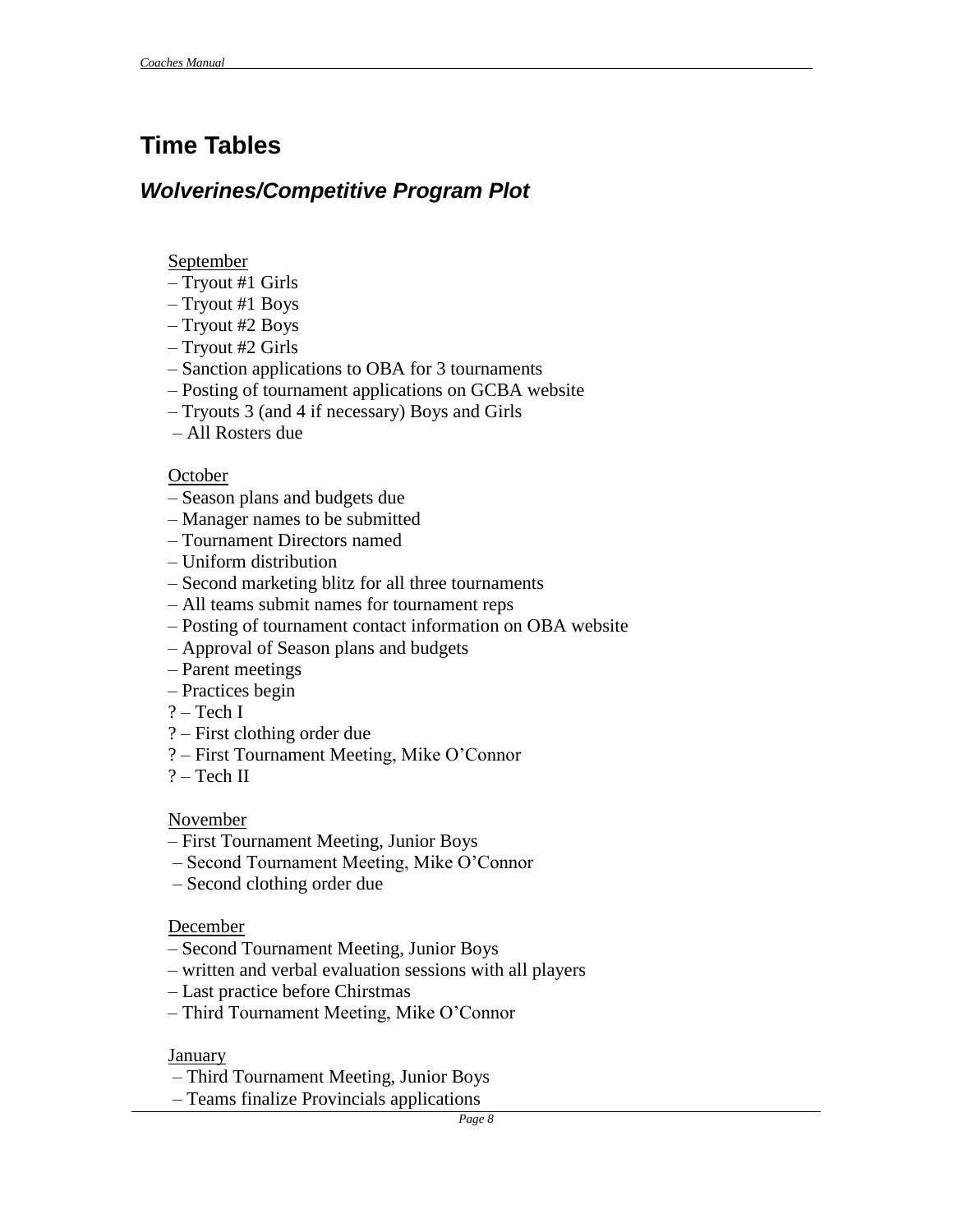- Fourth Tournament Meeting, Mike O'Connor
- First Tournament Meeting, Senior Boys

### **February**

- Final organizing meeting, Mike O'Connor
- Fourth Tournament Meeting, Junior Boys
- Mike O'Connor Tournament supplies pickup night
- Mike O'Connor tournament
- Second Tournament Meeting, Senior Boys
- Final organizing meeting, Junior Boys
- Junior Boys supplies pickup night
- Junior Boys tournament

March

- March Break
- Final organizing meeting, Senior Boys
- Supplies pickup night for Senior Boys Tournament

Provincials

| <b>AGE CATEGORY</b>     | <b>DATE</b> | LOCATIONS** |
|-------------------------|-------------|-------------|
| U10 Novice Girls        |             |             |
| U11 Atom Girls          |             |             |
| U12 Major Atom Girls    |             |             |
| <b>U10 Novice Boys</b>  |             |             |
| U11 Atom Boys           |             |             |
| U12 Major Atom Boys     |             |             |
| U13 Bantam Girls        |             |             |
| U14 Major Bantam Girls  |             |             |
| U13 Bantam Boys         |             |             |
| U14 Major Bantam Boys   |             |             |
| U15 Midget Girls        |             |             |
| U16 Major Midget Girls  |             |             |
| U17 Juvenile Girls      |             |             |
| <b>U19 Junior Girls</b> |             |             |
| U15 Midget Boys         |             |             |
| U16 Major Midget Boys   |             |             |
| U17 Juvenile Boys       |             |             |
| <b>U19 Junior Boys</b>  |             |             |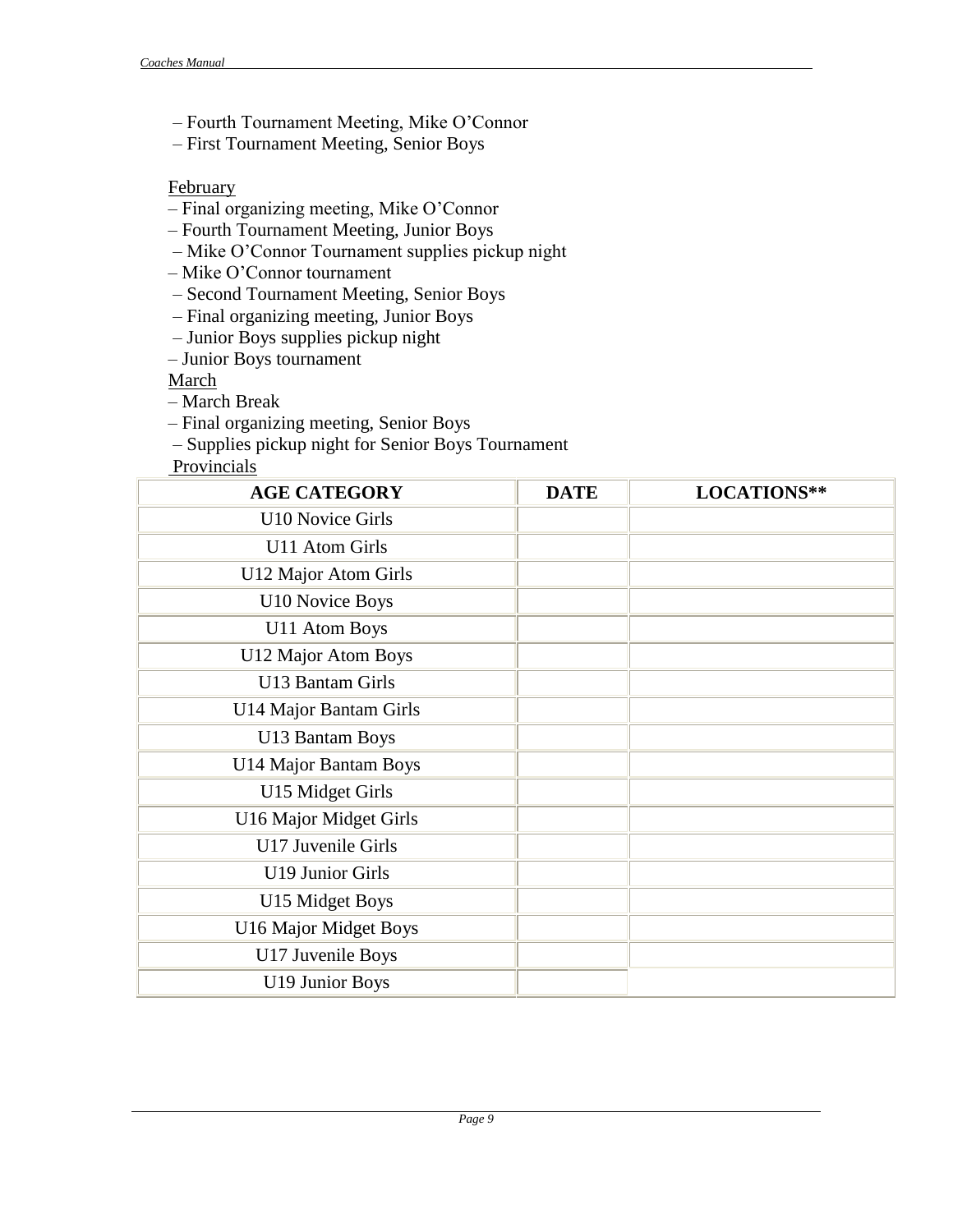### Pre-Season Checklist

| Item                           | Due Date                             | Report to                |
|--------------------------------|--------------------------------------|--------------------------|
|                                |                                      |                          |
| Preferred practice nights      | <b>Preseason Coaches Meeting</b>     | VP Competitive           |
| Preference on sign in: ##'s    | <b>Before Tryouts</b>                | VP Competitive           |
| on leg, pinnies, etc           |                                      |                          |
| Personnel for tryouts (drills, | <b>Before Tryouts</b>                | <b>VP</b> Competitive    |
| other evaluators)              |                                      |                          |
| <b>Assistant Coaches</b>       | Before first practice                | $VP$ Competitive – with  |
|                                |                                      | completed paper form     |
| Police checks                  | <b>ASAP</b>                          | VP Competitive           |
| <b>Season Plans</b>            | 2 <sup>nd</sup><br>week of practices | VP Competitive           |
| Season budgets                 | $3rd$ week of practices              | <b>VP</b> Competitive    |
| <b>Team Manager</b>            | $3rd$ week of pratcices              | VP Competitive, boys     |
|                                |                                      | Director, Girls Director |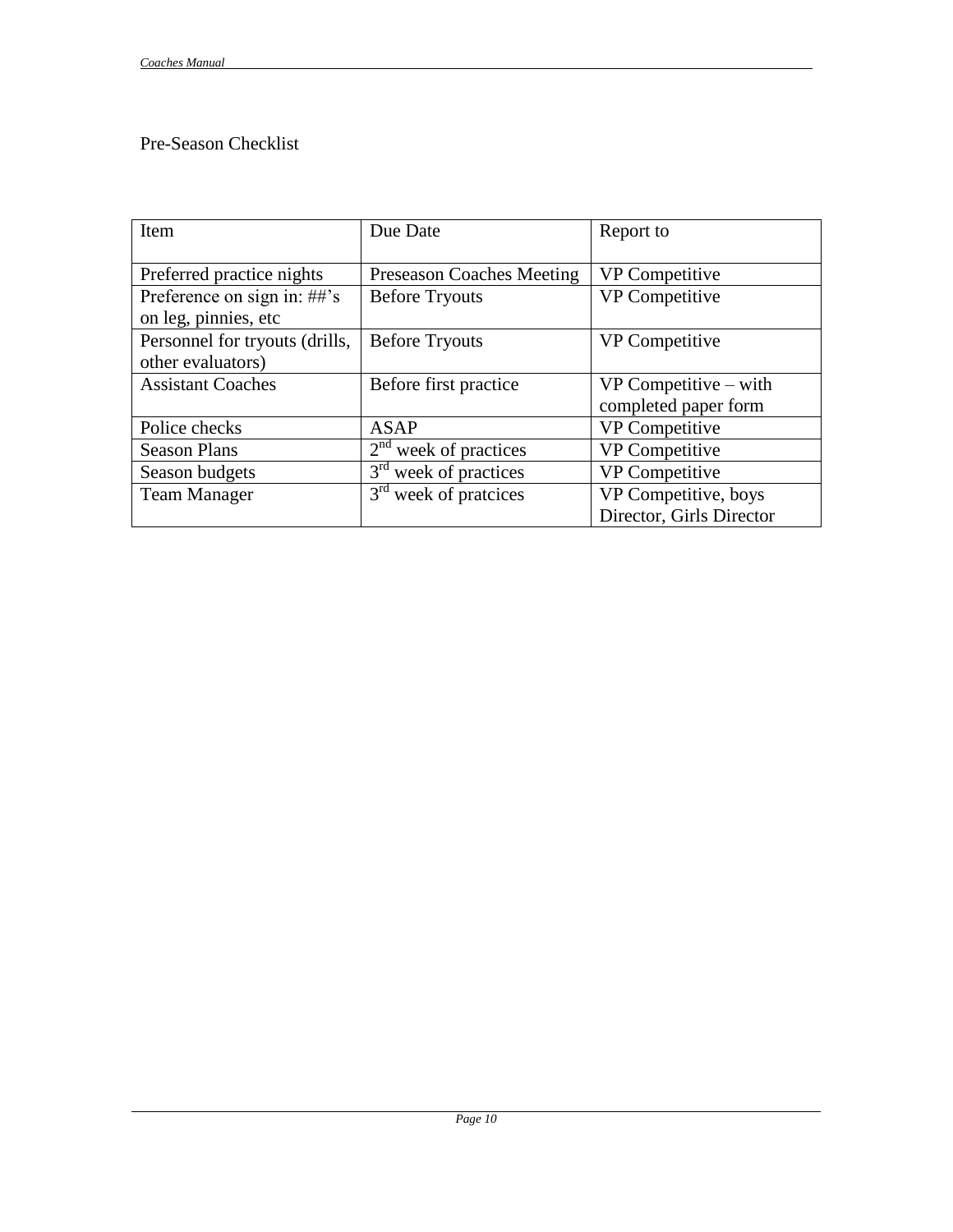# <span id="page-13-0"></span>**Reports:**

Players are to receive two evaluation reports during the season. The first is mid-season – just before or after the Christmas break; the second is at the end of the season.

Here are guidelines for evaluation reports:

- Evaluations should be one-on-one and include both an in-person meeting with the player, as well as written feedback
- Evaluations should include areas of improvement, areas where the player is doing particularly well
- Evaluations should include the opportunity for players to provide feedback and ask questions

Should issues arise from evaluations that need to be highlighted to parents, please ensure VP Competitive is also notified.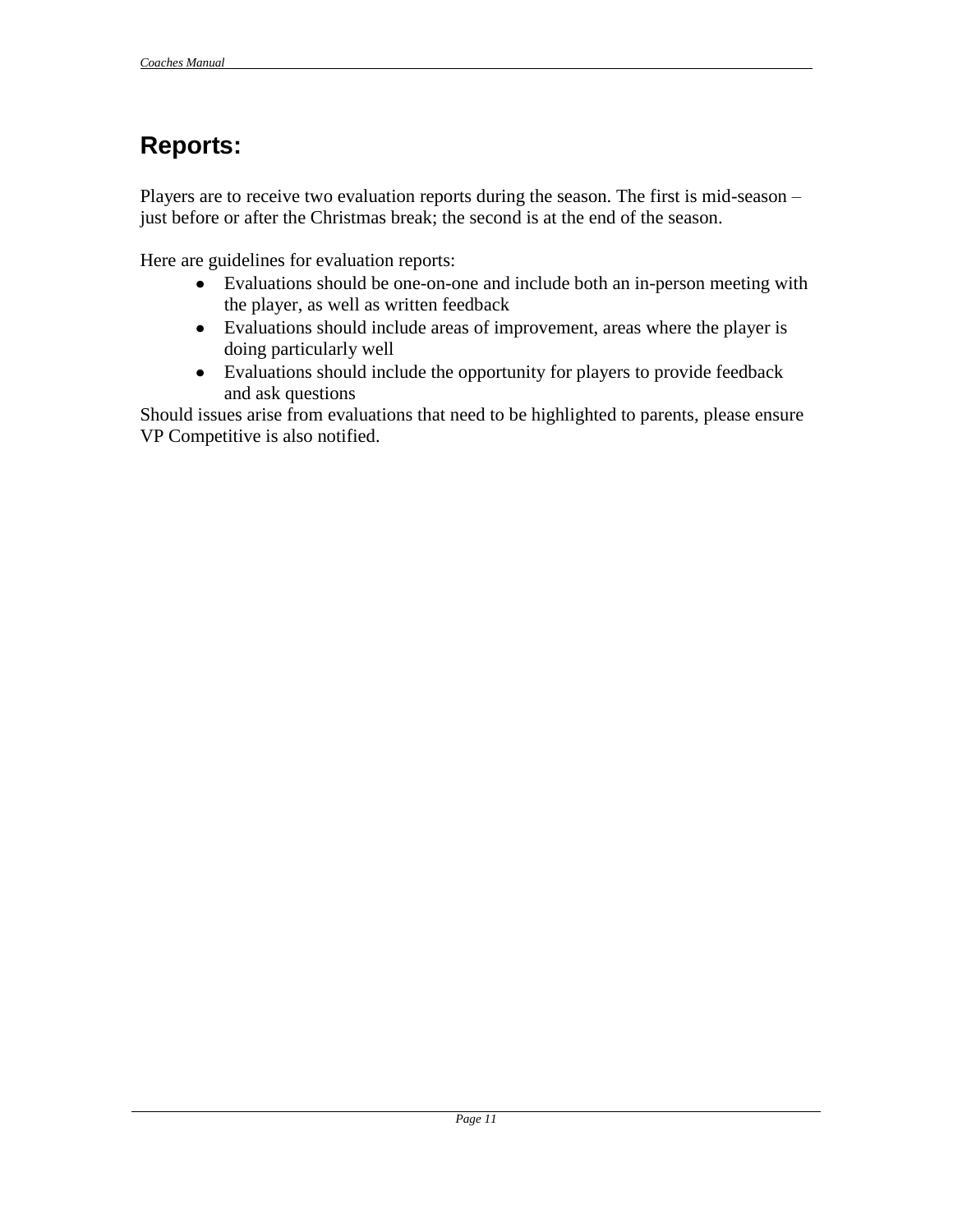# <span id="page-14-0"></span>**Playing Time**

The following are playing time rules:

#### *Junior Level*

Players shall have a minimum of 6-8 minutes of playing time each game. Equal participation rules at Atom **must** be observed in all games.

### *Senior Level*

Players shall have a minimum of 6 minutes of playing time each game over the course of a tournament or hosting.

Should a situation arise where a player cannot be provided with more than the minimum minutes of playing time per game, this must be discussed with the player at the Senior level, and with the player and parents at the Junior level. Such situations might be:

- Lack of attention or dedication in practice
- Behaviour on the bench
- Game situations

Above all, *communication* is absolutely essential on playing time. Ensure players understand your approach at the beginning of the season, and use opportunities throughout the season to reinforce your approach.

Examples of communications:

### **Team Communication**

Listed below are several specific things that we will practice as a team for the remainder of the season.

- 1. The bench stands up and claps as their teammates come off the floor and to the bench regardless of whether it is a substitution or a time-out.
- 2. The bench should stand and cheer on baskets or good hustle plays.
- 3. Be positive on the floor and on the bench.
- 4. Sprint to the bench on time-outs.
- 5. Huddle on dead ball situations (foul-outs, freethrows, etc.).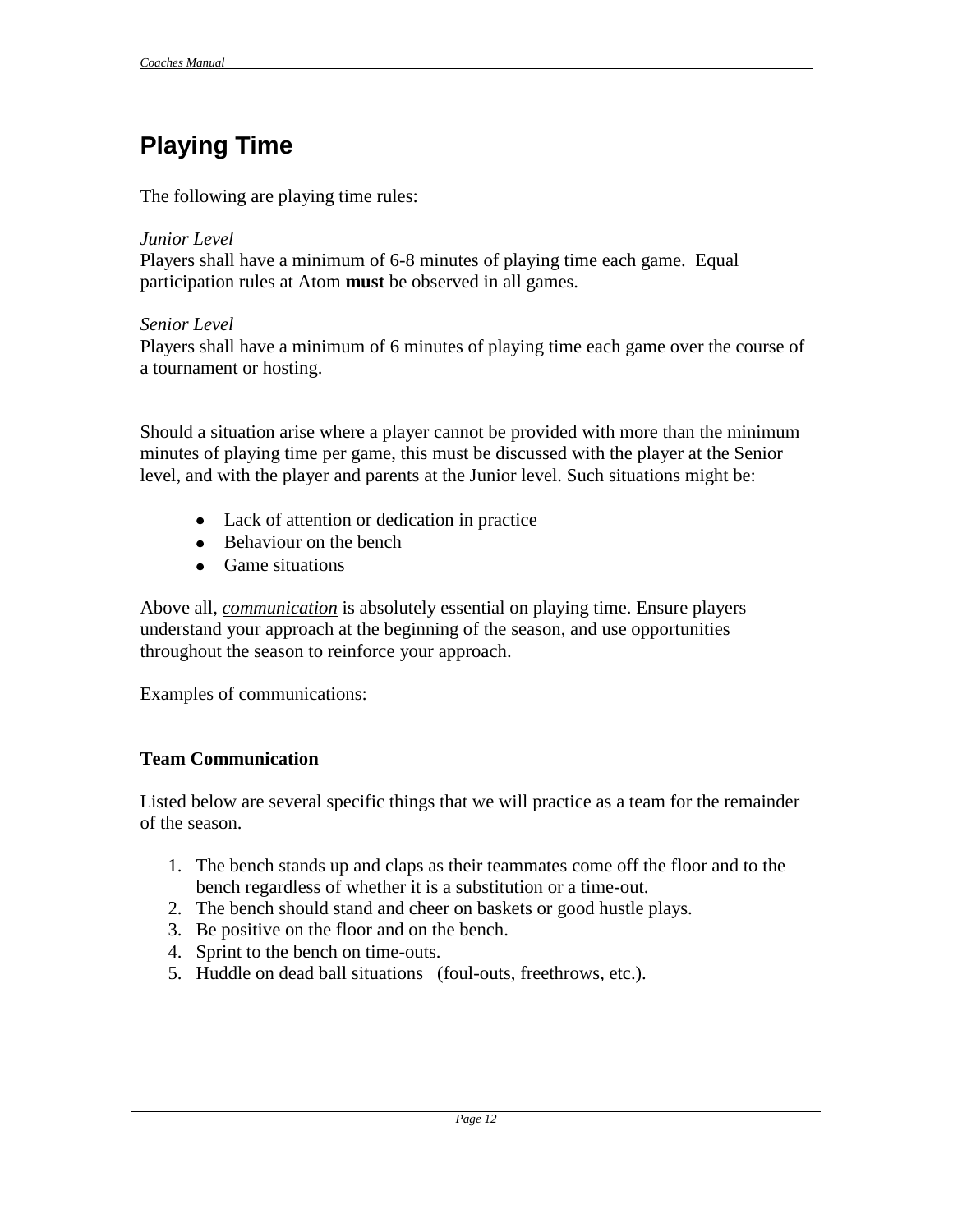### **Wolverine – Team Attitude Guidelines Communication**

It is the goal of the Wolverines coaching staff to work with athletes and the team to help them grow, develop, and have a positive experience.

### Game Situations

Players who come off the court in a substitution or time out situation that are not exuding positive behaviour due to frustration or any other reason should:

- 1. slap hands with team mates when coming off the court.
- 2. put themselves at the end of the bench to take a personal moment to collect themselves. Also athletes may do so at the request of the coaches.
- 3. once collected, rejoin the team to resume game focus and cheering for the team

If the negative behaviour continues as the athlete is experiencing difficulty collecting themselves then the coaching staff may decide to remove the player from the bench to a changeroom or other designated quiet area.

The issue will be addressed with coaches once the game is over and any information needed to be delivered to the team has been completed.

This set of guidelines also applies to negative behaviour on the bench simply occurring during a game.

Next step: if a player has needed to be removed from the bench a second time this may result in one or more of the following taking place:

- 1. a suspension from games and practices, number to be determined by coaches
- 2. an official report would be filed with the GCBA
- 3. player coach meeting where the agenda will be to come up with a follow up plan to put in place to assist the player with their difficulty
- 4. meeting with the VP Competitve to discuss player obligations and commitment to the team.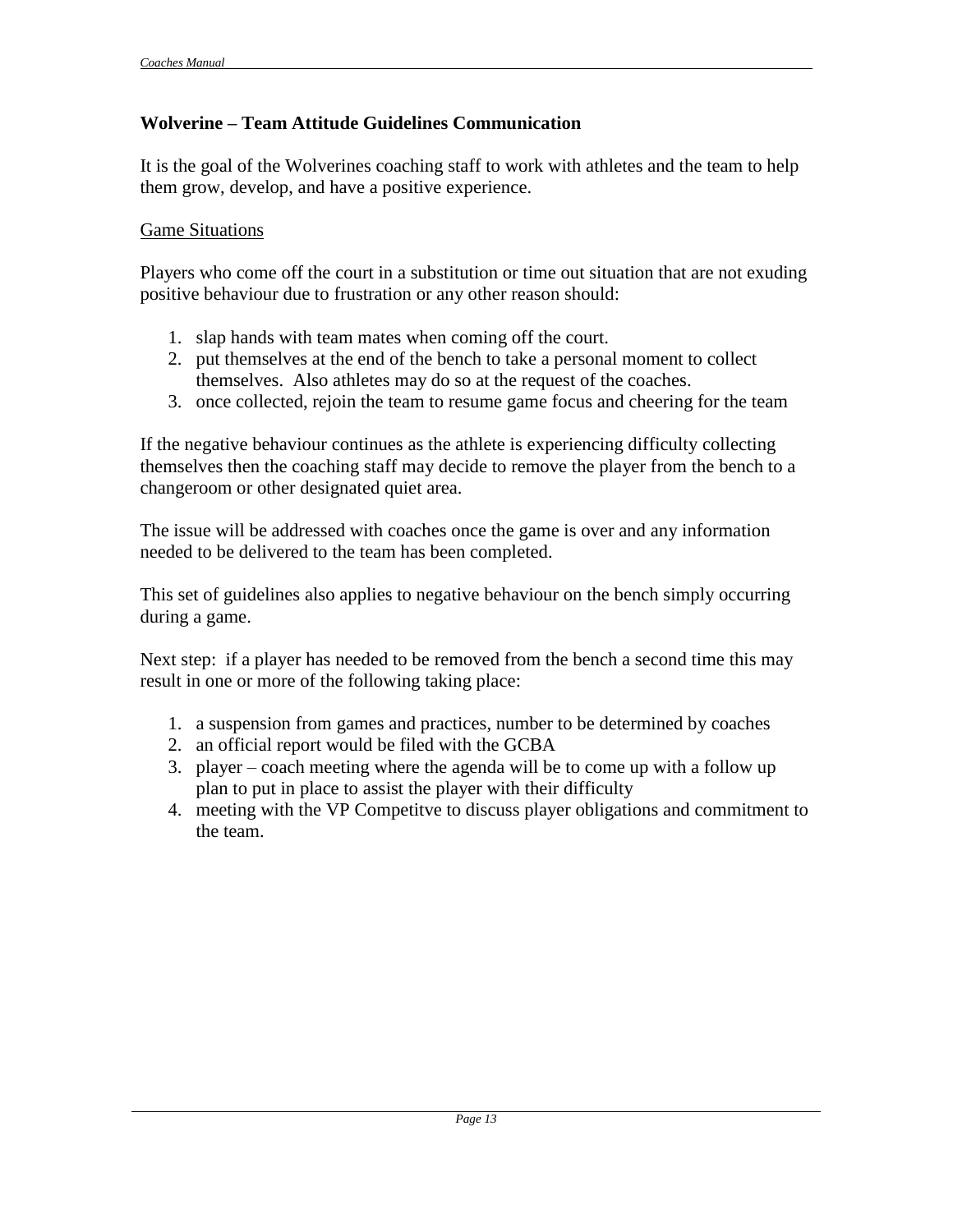# <span id="page-16-0"></span>**Budget, Season Plan and Parents/Team Meetings**

## <span id="page-16-1"></span>*Team Budget and Season Plan*

Season Plans and Team Budgets are due into the VP Comp *BEFORE* the first parents' meeting. Guidelines for developing your season plans:

- No more than 9 tournaments during the season for Senior level teams (includes Provincials and GCBA Wolverines tournaments)
- No more than 7 tournaments during the season for Junior level teams (includes Provincials and GCBA Wolverines tournaments). Try for 6 total at the Atom level.
- No tournaments the weekend immediately preceding Provincials.

Season Plans will consist of:

- 1. Tentative tournament schedule
- 2. Number of EOBA hostings and participation in EOBA play
- 3. Extra practices as appropriate
- 4. Out-of-gym training as appropriate (Senior levels only)

Season Plans will be shared with Team Managers, who will then draw up a tentative budget. These two items will be forwarded to the VP Competitive before the first parents meeting. Team budgets should reflect:

- Cost of tournaments
- Cost of Provincials, including player registration with Basketball Ontario
- Cost of social events for team
- Amount to be charged to parents for team fees
- Amount to be raised by fund-raising or other means tentative details on fund-raising activities

Please remember that fund-raising is to cover the cost of running the team, and not designed as a money-making activity for parents.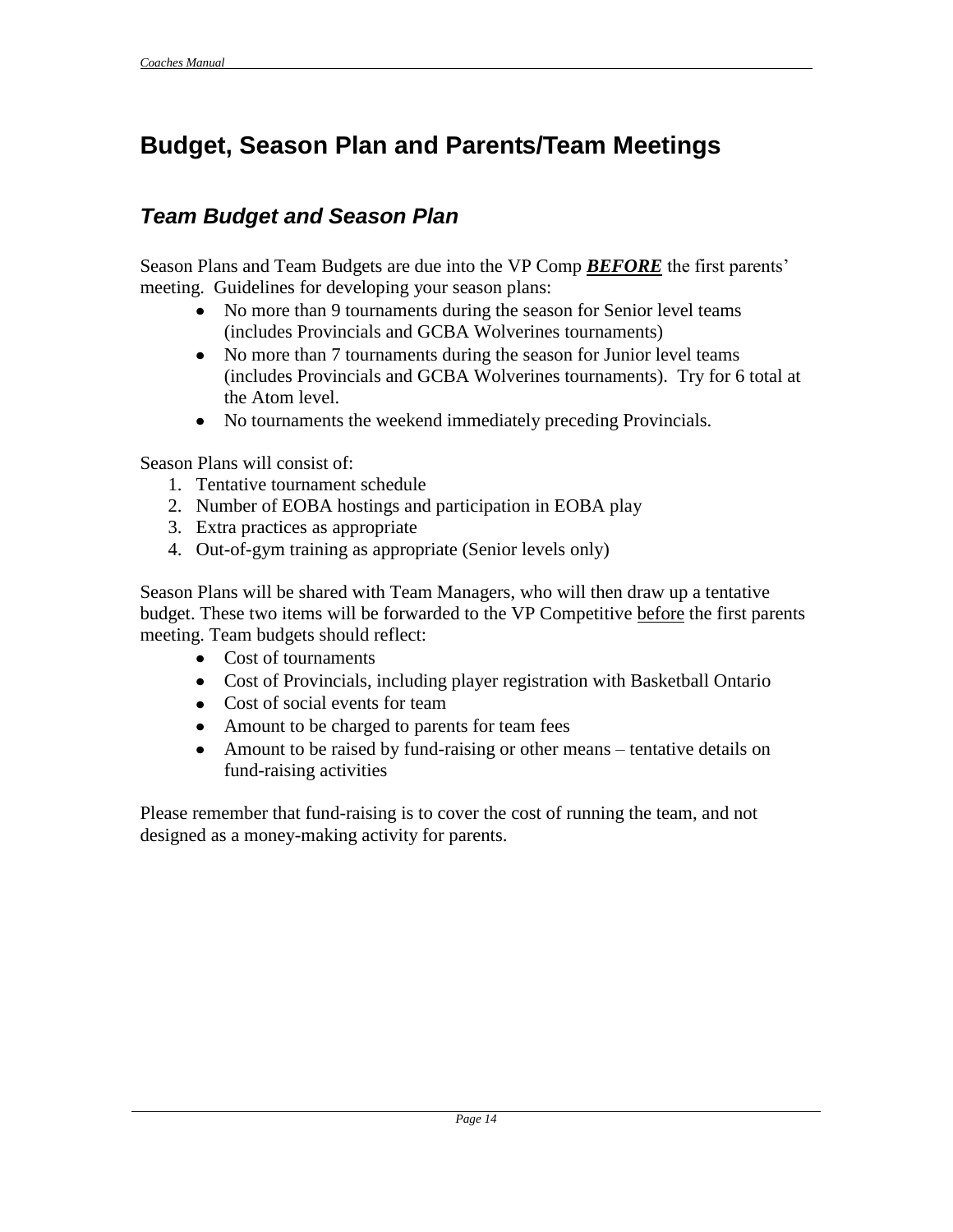## <span id="page-17-0"></span>*Parent/Team Meeting*

### <span id="page-17-1"></span>**Managers Checklist**

Explain GCBA Fees

Budget

a) Other Costs - Additional Fees required b) Estimated Travel Costs

Volunteer Expectations (Hostings/Tournament)

Sponsorship Opportunities (Fundraising)

Travel Arrangements a) Who does What b) Options

## <span id="page-17-2"></span>**Coaches Checklist**

Practice Expectations a) Attendance b) Punctuality

Practice Philosophy - where is emphasis

Game/Tournament Expectations

Game/Tournament Philosophy a) \*\*\*\*Playing time minimums\*\*\*\* b) Player readiness and focus

General Expectation

- a) Team Goals
- b) Individual Skill Development
- c) Personal Development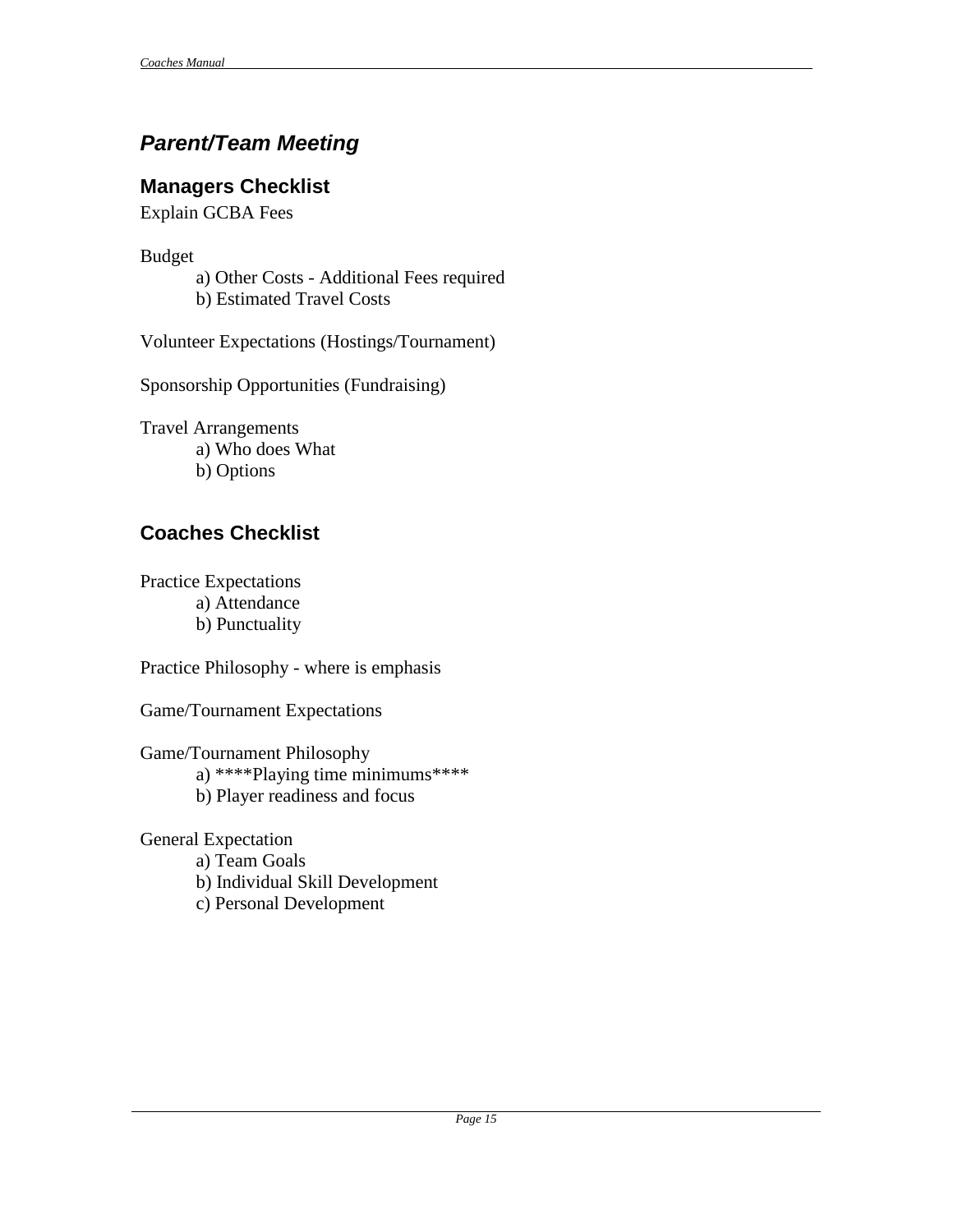## <span id="page-18-0"></span>*Police Checks*

The GCBA will comply with the OBA Volunteer Screening Model which can be reviewed on the OBA web site and is a thorough process for vetting volunteers.

All coaches and assistant coaches in the GCBA Wolverines program must undergo a police check each season.

This can be done at the main police station in Orleans, or any other police station. There may be a cost that is to be reimbursed to you from the Team Budget.

Secret clearance from the Government of Canada does not constitute a police check.

Teachers with valid background checks completed within the past 6 months, or coaches of other sports or teams with valid background checks completed within the past 6 months, do not need to have a police check completed.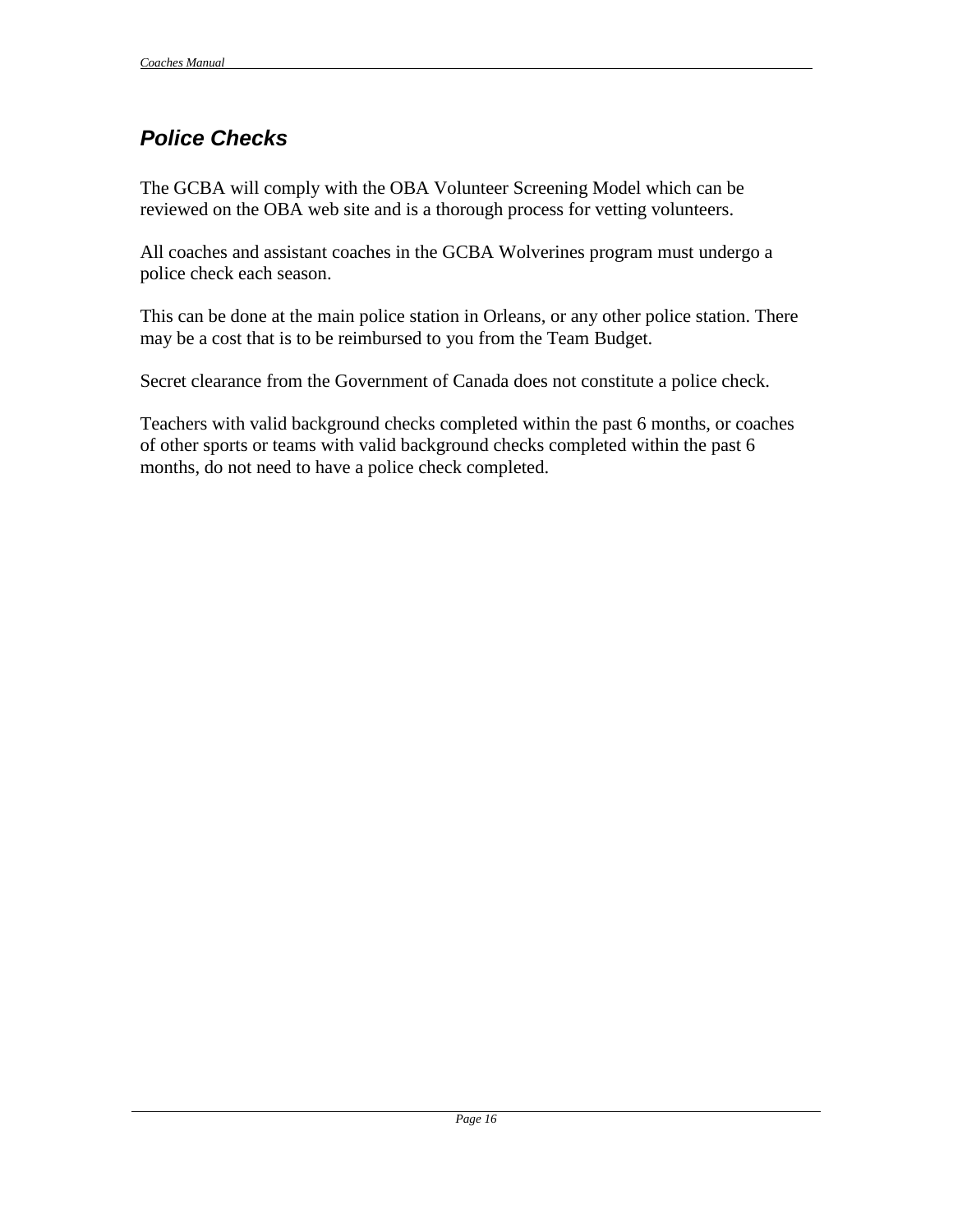# <span id="page-19-0"></span>**Tryouts**

See the GCBA website for times and locations.

All players should report 15-30 minutes early to be registered and provide tryout fee. During the first tryout parents will be taken out of the gym at start plus 15 minutes for a brief meeting with the VP Competitive who will explain the program.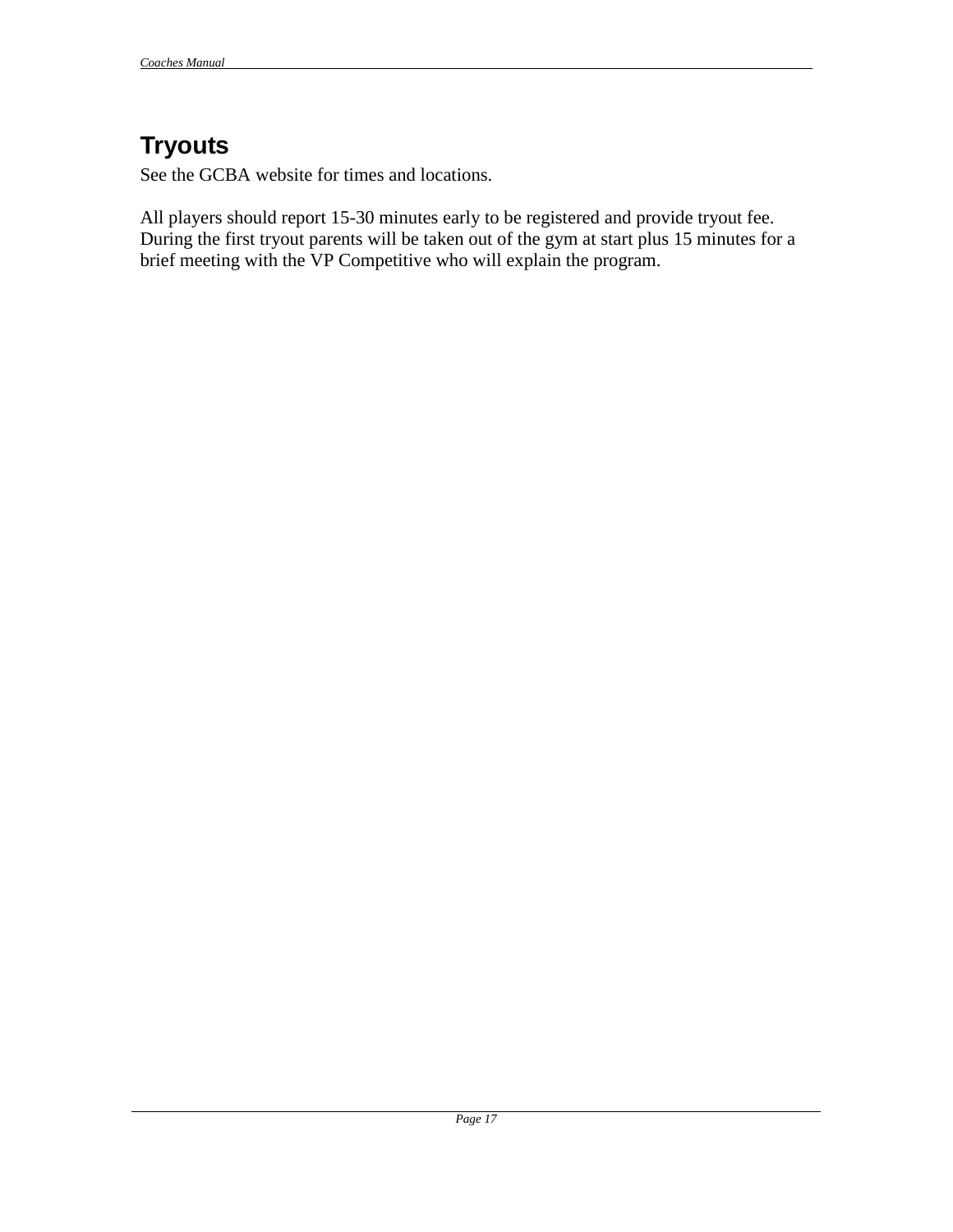## <span id="page-20-0"></span>*Tryout and Player Selection Guidelines*

- $\bullet$ All tryouts are comprised of a combination of individual skill and game situations to assess ability to play competitive basketball.
- $\bullet$ Coaches are responsible for ensuring their evaluation and drills staffs are set for the entire tryout schedule. Please ensure your drill stations are well organized and meet with your evaluation and drill team ahead of time to go over your tryout plans.
- At the first tryout, the VP Competitive will give parents an explanation of  $\bullet$ expectations from them, and from their children, for participation in the competitive program.
- $\bullet$ Upon team selection: There are 2 unregistered players per team permitted, except at Juvenile/Junior where the number permitted is 4. These players must live within the GCBA boundaries unless grandfathered out-of-boundary players except at Juvenile/Junior where 2 OB players are permitted. (Please see detailed policy).
- All players who sign up to tryout for competitive must be provided 2 tryout  $\bullet$ times unless there is a question of player safety. If the athlete can only attend 1 tryout they shall be evaluated based on the single appearance.
- All players must tryout for their appropriate age level.
- No request by a player, or his parents/guardians, will be entertained by the  $\bullet$ GCBA to tryout at a higher age level. Under exceptional circumstances a coach of a higher level team may make such a request to the VP Competitive, and only after conferring with evaluators of the higher level and all coaches concerned with a decision. This will be made in the best interests of the player, teams involved and the overall well being of the GCBA.
- AA Coaches must release enough players after the  $2<sup>nd</sup>$  tryout to have a workable number for further evaluation.
- Contact all those released after the second tryout by telephone.
- Those players released after the  $3<sup>rd</sup>$  and subsequent tryouts should be informed  $\bullet$ face to face.
- $\bullet$ Any players wishing further clarification of the reason for release may request so in writing or email to the Wolverines Executive within 48 hours, and a verbal or written response will be provided in a subsequent 48 hour period.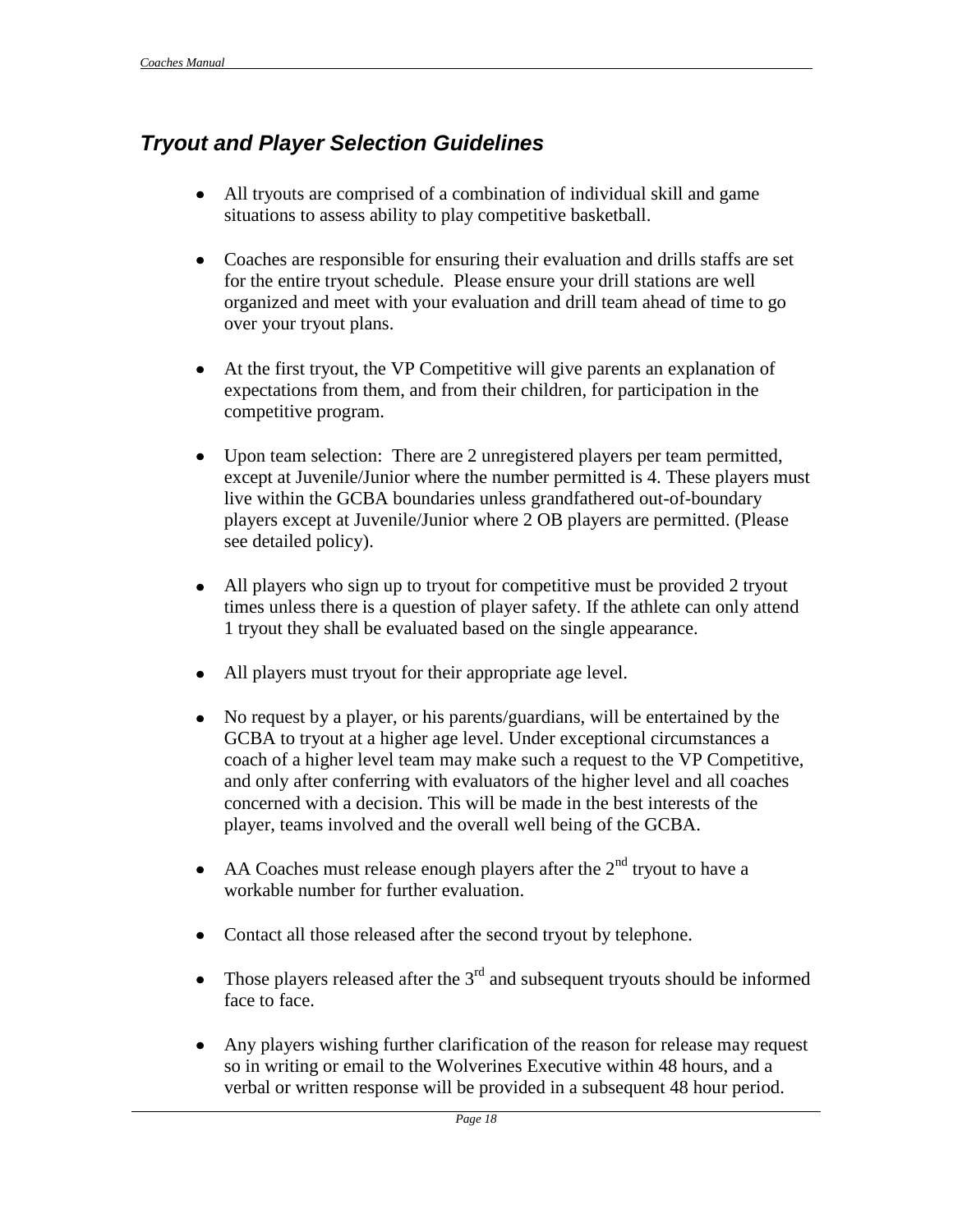- Assistant Coaches, if they are parents of a player trying out, may ONLY be chosen after their child has officially made the team. Non-parental Assistant Coaches may be chosen in advance of team selection, however, all Assistant Coaches must be ratified by the Executive prior to being formally named to the team.
- Managers will be selected only after the team is officially named.  $\bullet$
- Coaches must verify all ages of players and place of residence with either the  $\bullet$ player, the Registrar or the Executive Director before officially naming their team.
- Final rosters for AA teams are due end of the third week of September.  $\bullet$
- Final rosters for A teams are middle of the fourth week of September.
- Teams wishing to offer Affiliation to players can do so. Please inform/consult  $\bullet$ the VP Competitive.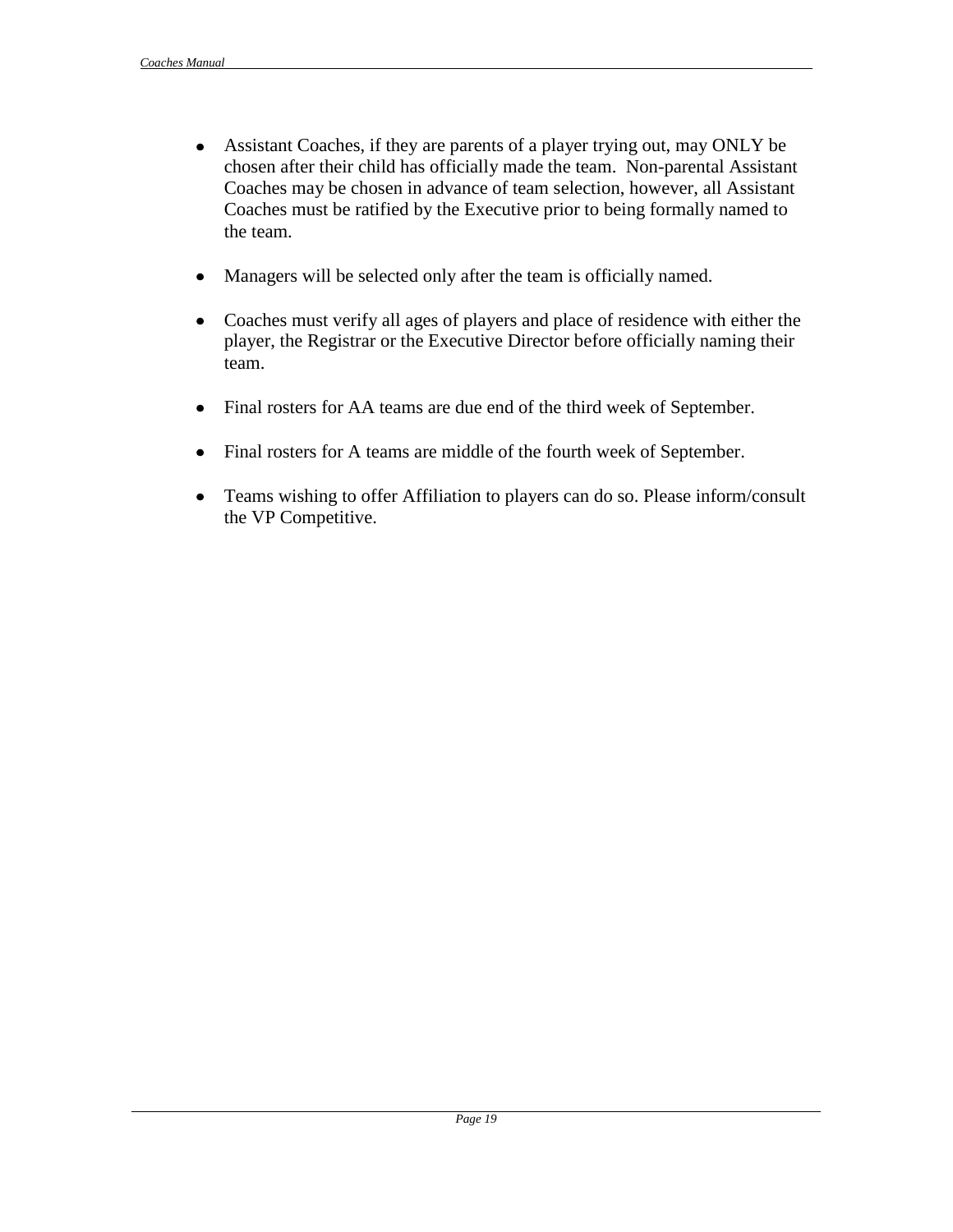# <span id="page-22-0"></span>*Tryout Template for GCBA WOLVERINES*

**For use in a Two hour, 120 minute Format**

| Accum<br><b>Time</b> | Time<br>Min.'s  | <b>Activities and Drills:</b>                                                                                                                                                                                                                                                                                                                                                               |
|----------------------|-----------------|---------------------------------------------------------------------------------------------------------------------------------------------------------------------------------------------------------------------------------------------------------------------------------------------------------------------------------------------------------------------------------------------|
| 0:00                 | 8 min           | Warmup:<br>Full-court Drill #1:<br>3 Minute Run<br>Full-court Drill #2:<br>Three man weave – full court                                                                                                                                                                                                                                                                                     |
| 0:08                 | $5 \text{ min}$ | <b>Team Stretching Routine:</b>                                                                                                                                                                                                                                                                                                                                                             |
| 0:13                 | $2 \text{ min}$ | <b>Organize Stations</b>                                                                                                                                                                                                                                                                                                                                                                    |
| 0:15                 | <b>40 min</b>   | <b>Station #1: Passing and Shooting(10 min):</b><br>Drill $#1$ :<br>Lay-ups, right and left hand<br>Drill $#2$ :<br>Shooting, right and left side                                                                                                                                                                                                                                           |
| 0:25                 |                 | Station #2: Ball Handling (10 min):<br>Drill $#1$ :<br>Drill #2:                                                                                                                                                                                                                                                                                                                            |
| 0:35                 |                 | Station #3: One-on-One competitive games (10 min):<br>Rules: 30 secs or one basket, winner stays on, losers to back of<br>line. Score wins, defence, attitude, ball-handling, hustle                                                                                                                                                                                                        |
| 0:45                 |                 | Station #4: Rebounding(10 min):<br>Drill $#1$ :<br>Drill #2:                                                                                                                                                                                                                                                                                                                                |
| 0:55                 | $2 \text{ min}$ | <b>Organize Three-on-Three games</b>                                                                                                                                                                                                                                                                                                                                                        |
| 0:57                 | <b>24 min</b>   | Three-on-Three games (half-court):<br>Rules: Divide the players into teams of three and have teams rotate<br>through playing as many of the other teams in the time allotted.<br>Games can either be timed or be played to a max number of points.<br>Use 4 side baskets and have losing teams rotate. Score wins,<br>defence, attitude, ball-handling, moving with and w/o ball,<br>hustle |
| 1:21                 | 2 min           | <b>Organize 'Cross court' Scrimmages</b>                                                                                                                                                                                                                                                                                                                                                    |
| 1:23                 | <b>30 min</b>   | Two 'Cross court' Scrimmages:                                                                                                                                                                                                                                                                                                                                                               |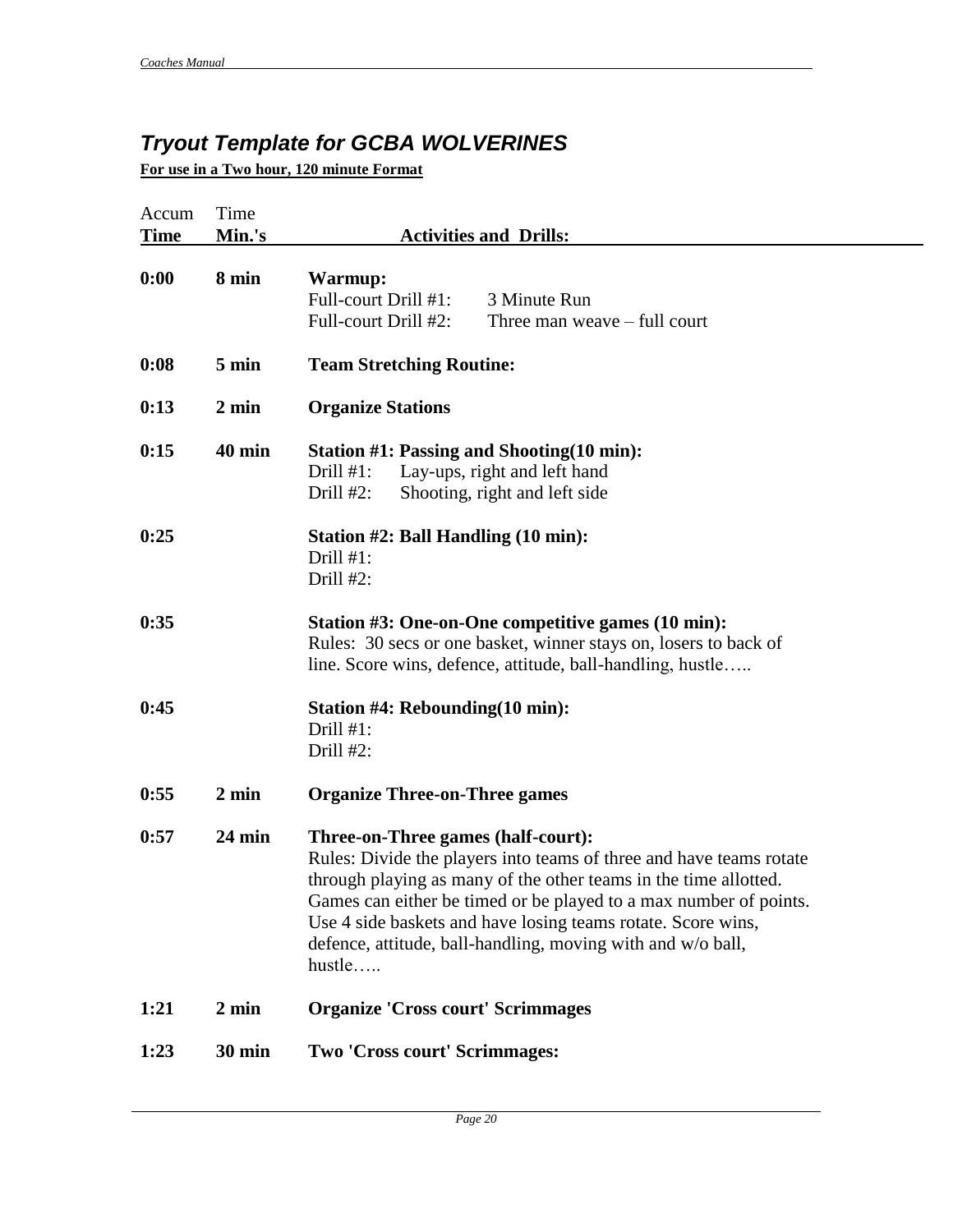Rules: Randomly assigned players to squads by position and then teams rotate through playing as many of the other squads as possible.

- **1:53 5 min Team Stretching Routine:**
- **1:58 2 min Announcements and Dismissal**
- **2:00 120 min**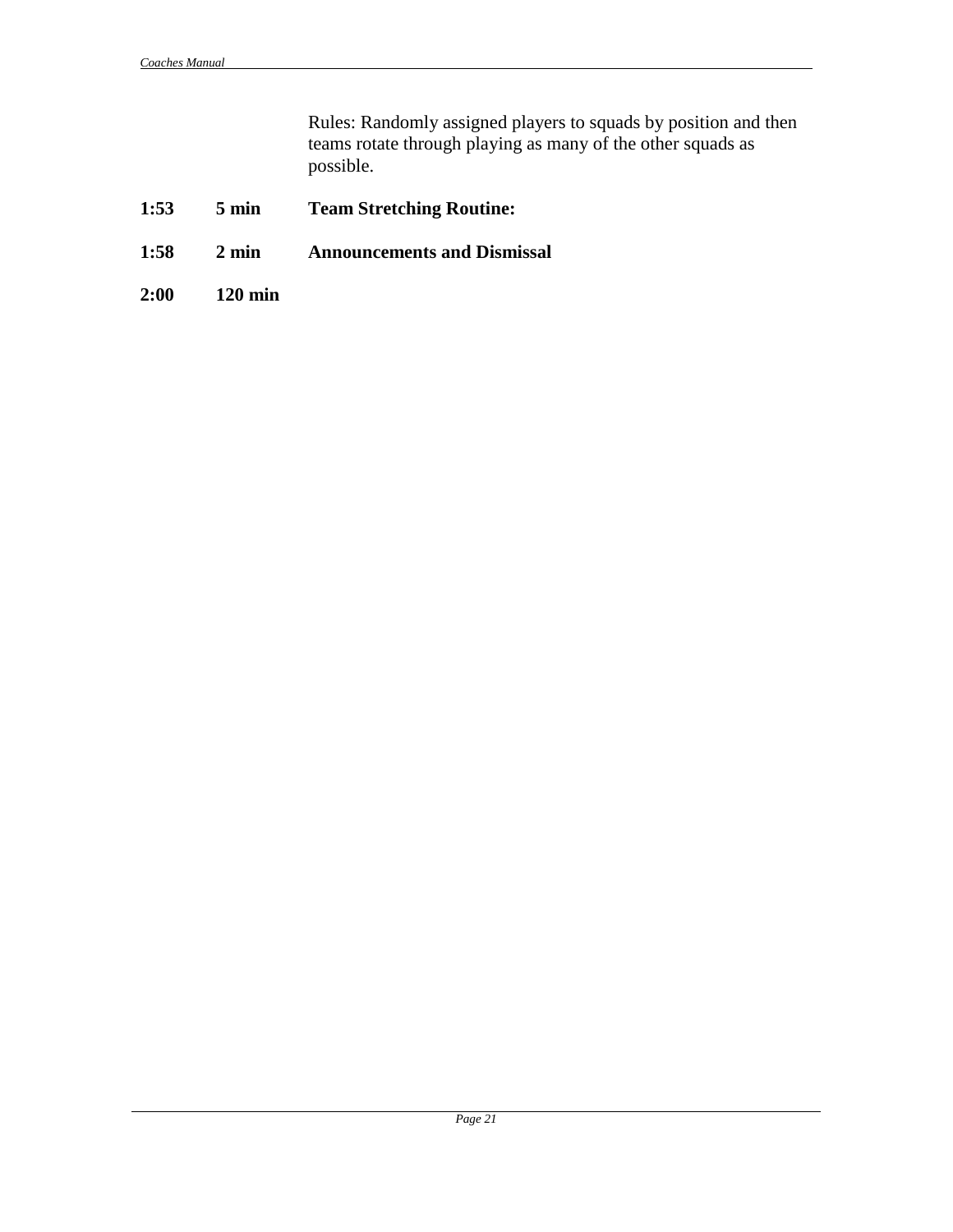## *Evaluation Rubric*

### **Remember: Age-Appropriate in scoring**

<span id="page-24-0"></span>

| 5                                                                                                                                                                                                                                            | 4                                                                                                                                                                                                                                                                                    | 3                                                                                                                                                                                                                                                                                  | $\boldsymbol{2}$                                                                                                                                                                                                                                                      | $\mathbf 1$                                                                                                                                                                                                                                         |  |  |
|----------------------------------------------------------------------------------------------------------------------------------------------------------------------------------------------------------------------------------------------|--------------------------------------------------------------------------------------------------------------------------------------------------------------------------------------------------------------------------------------------------------------------------------------|------------------------------------------------------------------------------------------------------------------------------------------------------------------------------------------------------------------------------------------------------------------------------------|-----------------------------------------------------------------------------------------------------------------------------------------------------------------------------------------------------------------------------------------------------------------------|-----------------------------------------------------------------------------------------------------------------------------------------------------------------------------------------------------------------------------------------------------|--|--|
|                                                                                                                                                                                                                                              |                                                                                                                                                                                                                                                                                      |                                                                                                                                                                                                                                                                                    |                                                                                                                                                                                                                                                                       |                                                                                                                                                                                                                                                     |  |  |
| <b>Always/Consistently</b>                                                                                                                                                                                                                   | <b>Frequently</b>                                                                                                                                                                                                                                                                    | <b>Often</b>                                                                                                                                                                                                                                                                       | <b>Sometimes</b>                                                                                                                                                                                                                                                      | <b>Rarely</b>                                                                                                                                                                                                                                       |  |  |
| (age appropriate)                                                                                                                                                                                                                            | (age appropriate)                                                                                                                                                                                                                                                                    | (age appropriate)                                                                                                                                                                                                                                                                  | (age appropriate)                                                                                                                                                                                                                                                     | (age appropriate)                                                                                                                                                                                                                                   |  |  |
| Stations:<br>Layups nearly<br>always scored and in<br>proper form.<br>Passes always or<br>2.<br>consistently sharp<br>and accurate; no<br>fumbling.<br>3.<br><b>Ball Handling:</b><br>confident and<br>smooth; the ball is<br>not dropped or | Stations:<br>Layups are mostly<br>scored and usually in<br>proper form.<br>Passes are usually<br>2.<br>sharp and accurate<br>with little fumbling.<br><b>Ball Handling is</b><br>3.<br>usually smooth with<br>minimal fumbling.<br>Rebounding includes<br>4.<br>good court position, | Stations:<br>Layups are scored at<br>least 50% of the<br>time and in mostly<br>proper form.<br>Passes are accurate<br>2.<br>but not necessarily<br>hard or sharp. There<br>is some fumbling.<br><b>Ball Handling is</b><br>$\mathfrak{Z}$ .<br>well executed on<br>basics but will | Stations:<br>Layups are scored at<br>least 50% of the<br>time but form<br>requires attention.<br>Passes are often<br>$\mathcal{D}$<br>accurate but not<br>always. There is<br>some fumbling.<br><b>Ball Handling</b><br>3.<br>includes basics only.<br>Rebounding has | Stations:<br>Layups do not score<br>consistently and<br>there is a lack of<br>proper form.<br>2.<br>Passes are not<br>consistently<br>accurate.<br>3.<br><b>Ball Handling is</b><br>inconsistent.<br>Rebounding lacks<br>4.<br>position and height. |  |  |
| fumbled.<br>Rebounding:<br>4.<br>consistent use of<br>boxout, aggressive<br>to the ball, proper<br>position at the<br>basket, maximum<br>height on jumps                                                                                     | adequate height on<br>jumps, aggressive<br>approach                                                                                                                                                                                                                                  | require improvement<br>on advanced moves.<br>Rebounding has<br>4.<br>good height and<br>reasonable court<br>position, aggressive<br>approach                                                                                                                                       | good effort and<br>desire but lack of<br>accuracy.                                                                                                                                                                                                                    |                                                                                                                                                                                                                                                     |  |  |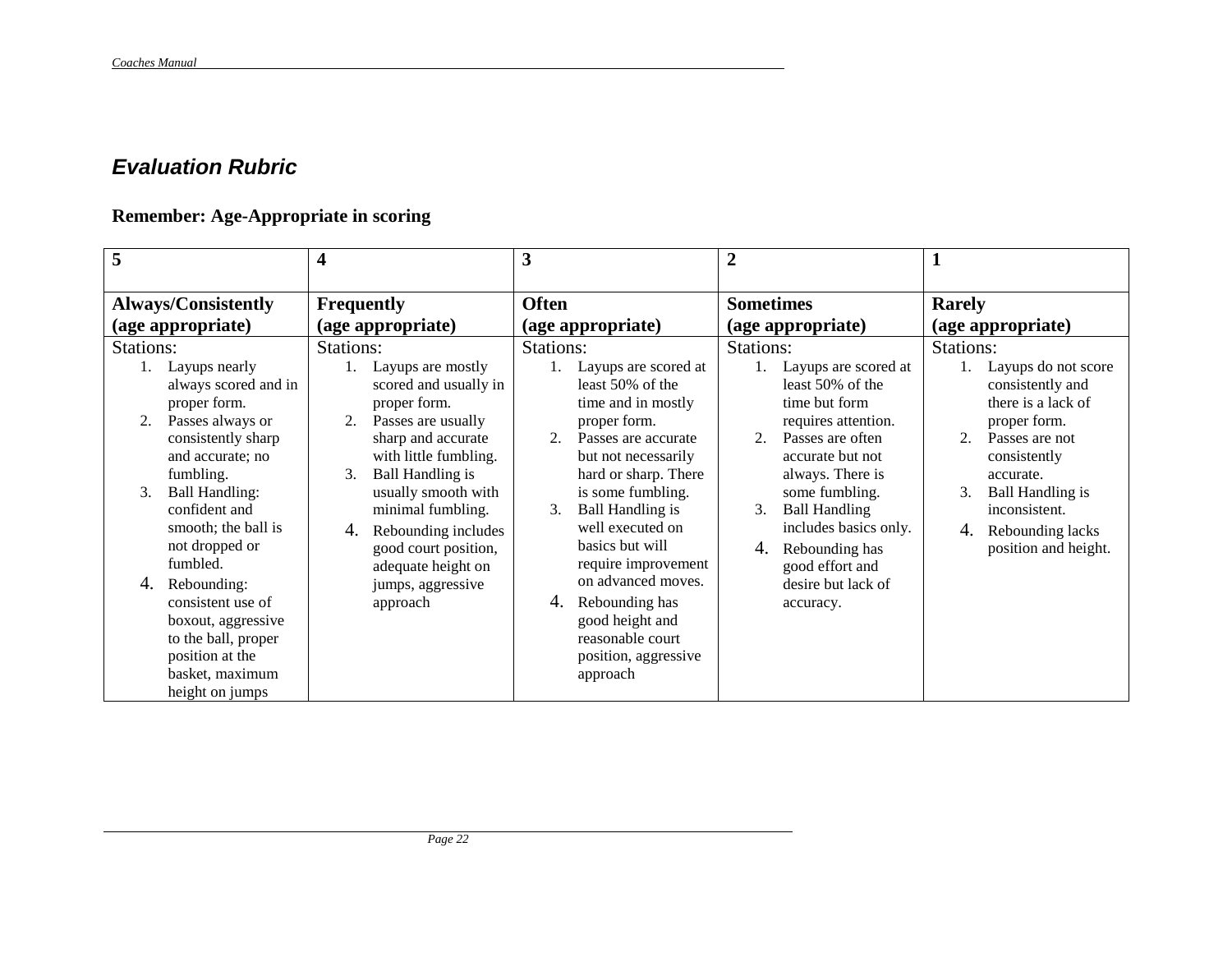| 5                          |                     | 4                 |                    | 3                |                   | $\overline{2}$   |                    | $\mathbf{1}$                   |                    |
|----------------------------|---------------------|-------------------|--------------------|------------------|-------------------|------------------|--------------------|--------------------------------|--------------------|
| <b>Always/Consistently</b> |                     | <b>Frequently</b> |                    | <b>Often</b>     |                   | <b>Sometimes</b> |                    | <b>Rarely</b>                  |                    |
| (age appropriate)          |                     |                   | (age appropriate)  |                  | (age appropriate) |                  | (age appropriate)  | (age appropriate)              |                    |
| Scrimmage:                 |                     | Scrimmage:        |                    | Scrimmage:       |                   | Scrimmage:       |                    | Scrimmage:                     |                    |
| 1. Movements are           |                     |                   | 1. Evident degree  |                  | Movements are     |                  | 1. Movements are   |                                | Movements are      |
| smooth,                    |                     |                   | of athleticism     |                  | mostly smooth     |                  | somewhat           |                                | awkward and        |
| confident.                 |                     |                   | and moves easily   |                  | and effective,    |                  | awkward through    |                                | require            |
| effective, fast            |                     |                   | through all        |                  | though some       |                  | shows signs of     |                                | development.       |
| and highly                 |                     |                   | aspects of the     |                  | may need          |                  | potential.         |                                | Does not show      |
| athletic.                  |                     |                   | game; good         |                  | improvement,      | 2.               | Lack of footwork   |                                | footwork in        |
| Good footwork.<br>2.       |                     |                   | speed.             |                  | speed is good but |                  | most of the time.  |                                | position.          |
| Solid defensive<br>3.      |                     | 2.                | Footwork is        |                  | not the fastest.  | 3.               | Understands        | 3.                             | Executes           |
| stance and                 |                     |                   | evident though     | 2.               | Footwork is       |                  | defense but        |                                | defensive moves    |
| execution.                 |                     |                   | not always on      |                  | inconsistent but  |                  | executes it less   |                                | less than 50% of   |
| 4.                         | Understands and     |                   | target.            |                  | evident.          |                  | than 50%.          |                                | the time.          |
| executes                   |                     | 3.                | Consistent and     | $\mathfrak{Z}$ . | Good              | 4.               | May not            | $\mathcal{A}_{\cdot}$          | Does not           |
| transition on              |                     |                   | effective defense. |                  | understanding of  |                  | transition at all, |                                | transition on very |
| nearly all plays.          |                     | 4.                | Understands and    |                  | defense and is    |                  | or infrequently.   |                                | many plays.        |
| Highly defined<br>5.       |                     |                   | executes           |                  | effective most of |                  | 5. Lacks court     | 5.                             | No position play   |
| court sense and            |                     |                   | transition on      |                  | the time.         |                  | sense and vision;  |                                | and lacks court    |
| vision;                    |                     |                   | most plays.        | 4.               | Attempts to       |                  | managers proper    |                                | sense and vision.  |
| understands                |                     | .5                | Has court sense    |                  | execute           |                  | positional play    | 6.                             | Attitude shows     |
| positional play            |                     |                   | and vision;        |                  | transition        |                  | about half the     |                                | signs of           |
| and executes it            |                     |                   | reasonable idea    |                  | frequently.       |                  | time.              |                                | negativity         |
| Positive attitude<br>6.    |                     |                   | of positional play | 5.               | Has some court    | 6.               | Shows signs of     |                                | frequently.        |
| at all times and           |                     |                   | and execution.     |                  | sense and vision; |                  | negative attitude. | $7_{\scriptscriptstyle{\sim}}$ | Has trouble        |
| supportive of              |                     | 6.                | Mostly positive    |                  | often in proper   | 7.               | Slowly learns      |                                | learning new       |
| others efforts             |                     |                   | attitude and good  |                  | position.         |                  | new material.      |                                | material.          |
|                            | Coachability $-$ if |                   | support to others. | 6.               | Positive but may  |                  | 8. May show lack   |                                | 8. Shows lack of   |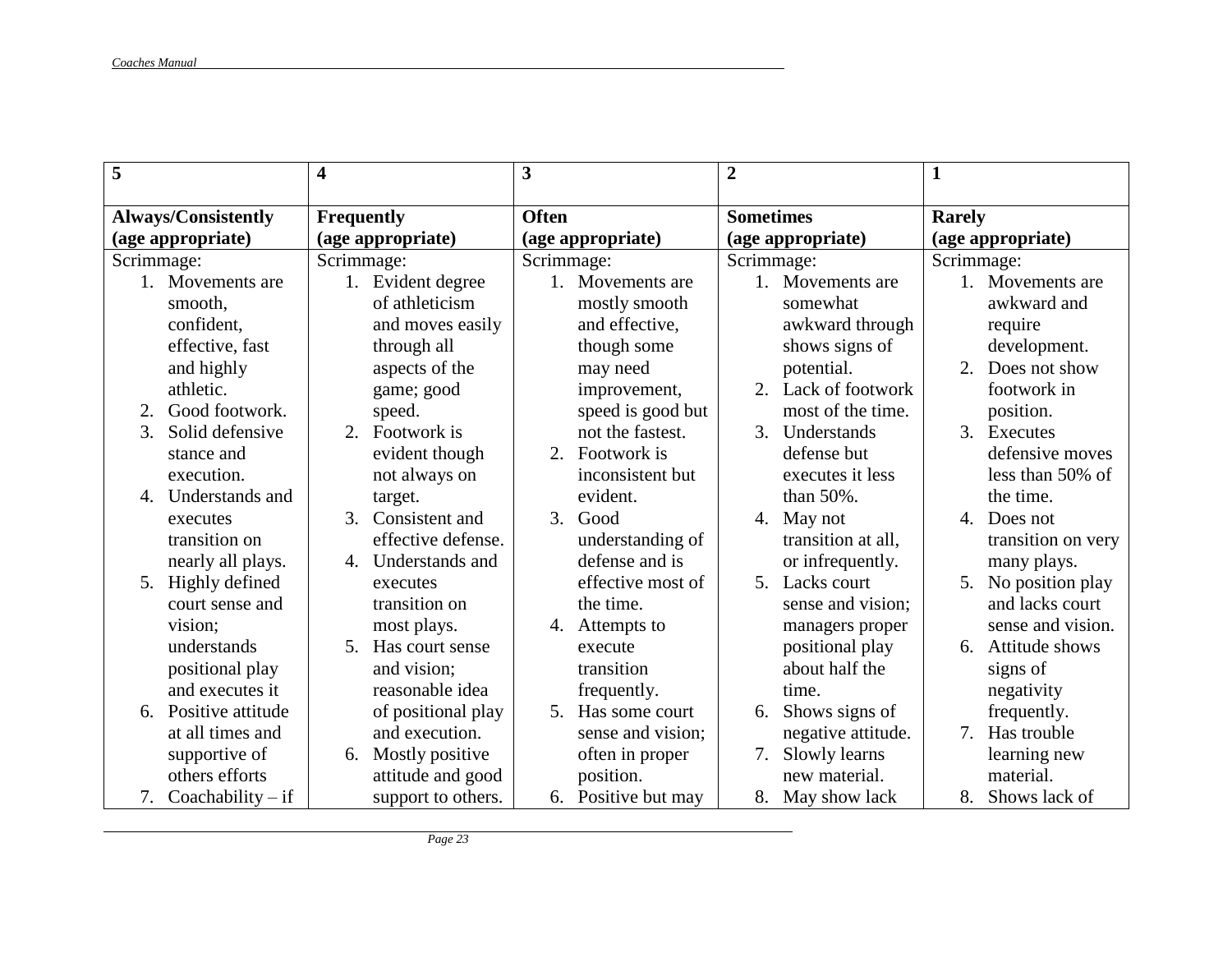|    | applicable $-$    |    | Understands and  |    | show signs of   | of desire from | desire frequently |
|----|-------------------|----|------------------|----|-----------------|----------------|-------------------|
|    | takes suggestions |    | tries to execute |    | negative        | time to time.  | enough that it is |
|    | and implements    |    | new material.    |    | reactions.      |                | easily noticed.   |
|    | easily, wants to  | 8. | Strong work      |    | Understands new |                |                   |
|    | learn             |    | ethic.           |    | material often  |                |                   |
| 8. | Work ethic $-$    |    |                  |    | but not always. |                |                   |
|    | consistent and    |    |                  | 8. | Works hard but  |                |                   |
|    | solid effort,     |    |                  |    | shows some      |                |                   |
|    | evident love of   |    |                  |    | inconsistent    |                |                   |
|    | the game, keeps   |    |                  |    | effort.         |                |                   |
|    | trying even when  |    |                  |    |                 |                |                   |
|    | efforts fail      |    |                  |    |                 |                |                   |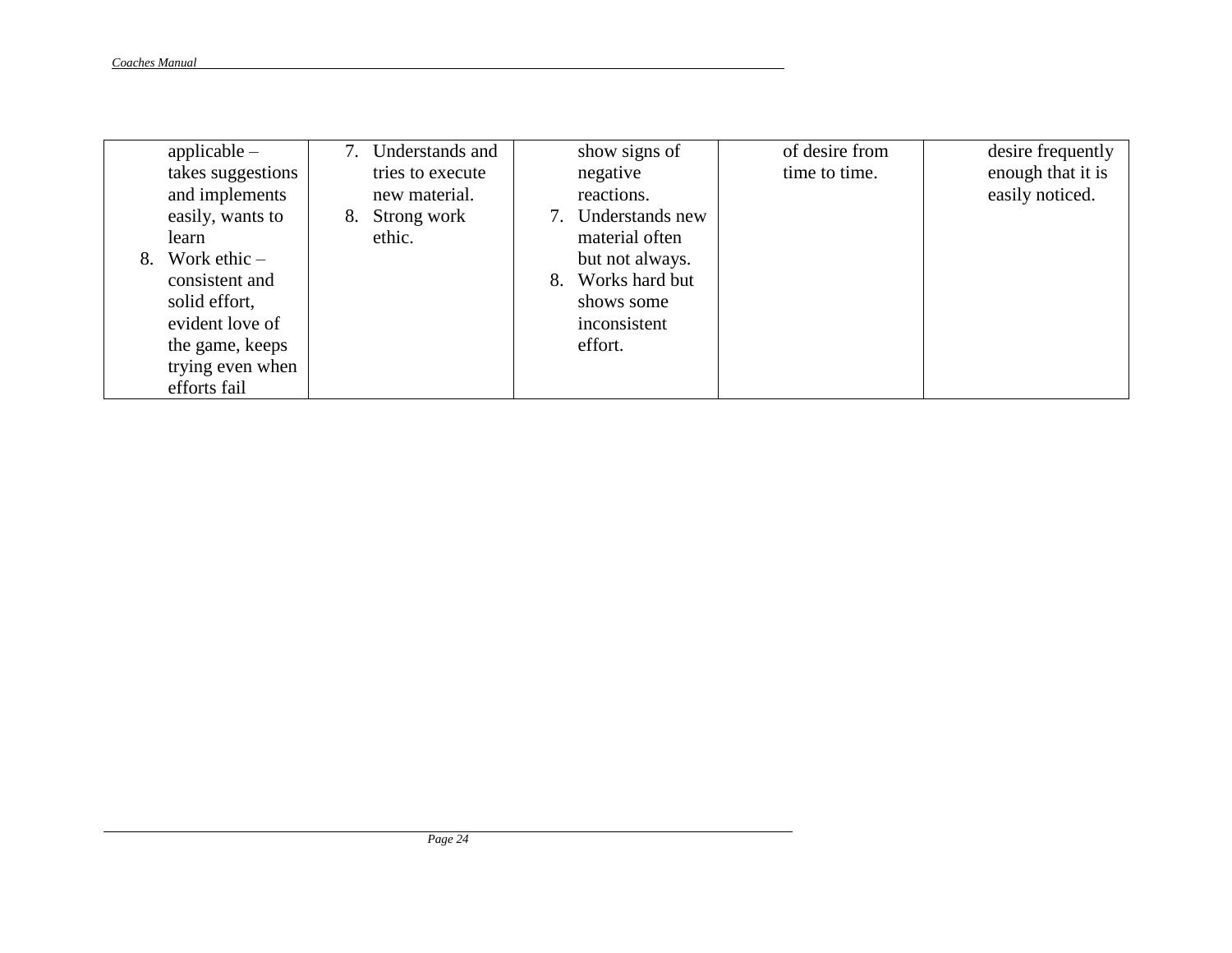# <span id="page-27-0"></span>*Sample Scoresheet*

| Player<br># | <b>Lanes</b> | Weave | $5 -$<br><b>Ball</b> | $\overline{\mathbf{4}}$<br>Cor | $\overline{3}x$<br>$\mathbf{3}$ | Scrim | Total Rank | <b>Comments</b> |
|-------------|--------------|-------|----------------------|--------------------------------|---------------------------------|-------|------------|-----------------|
|             |              |       |                      |                                |                                 |       |            |                 |
|             |              |       |                      |                                |                                 |       |            |                 |
|             |              |       |                      |                                |                                 |       |            |                 |
|             |              |       |                      |                                |                                 |       |            |                 |
|             |              |       |                      |                                |                                 |       |            |                 |
|             |              |       |                      |                                |                                 |       |            |                 |
|             |              |       |                      |                                |                                 |       |            |                 |
|             |              |       |                      |                                |                                 |       |            |                 |
|             |              |       |                      |                                |                                 |       |            |                 |
|             |              |       |                      |                                |                                 |       |            |                 |
|             |              |       |                      |                                |                                 |       |            |                 |
|             |              |       |                      |                                |                                 |       |            |                 |
|             |              |       |                      |                                |                                 |       |            |                 |
|             |              |       |                      |                                |                                 |       |            |                 |
|             |              |       |                      |                                |                                 |       |            |                 |
|             |              |       |                      |                                |                                 |       |            |                 |
|             |              |       |                      |                                |                                 |       |            |                 |
|             |              |       |                      |                                |                                 |       |            |                 |
|             |              |       |                      |                                |                                 |       |            |                 |
|             |              |       |                      |                                |                                 |       |            |                 |
|             |              |       |                      |                                |                                 |       |            |                 |
|             |              |       |                      |                                |                                 |       |            |                 |
|             |              |       |                      |                                |                                 |       |            |                 |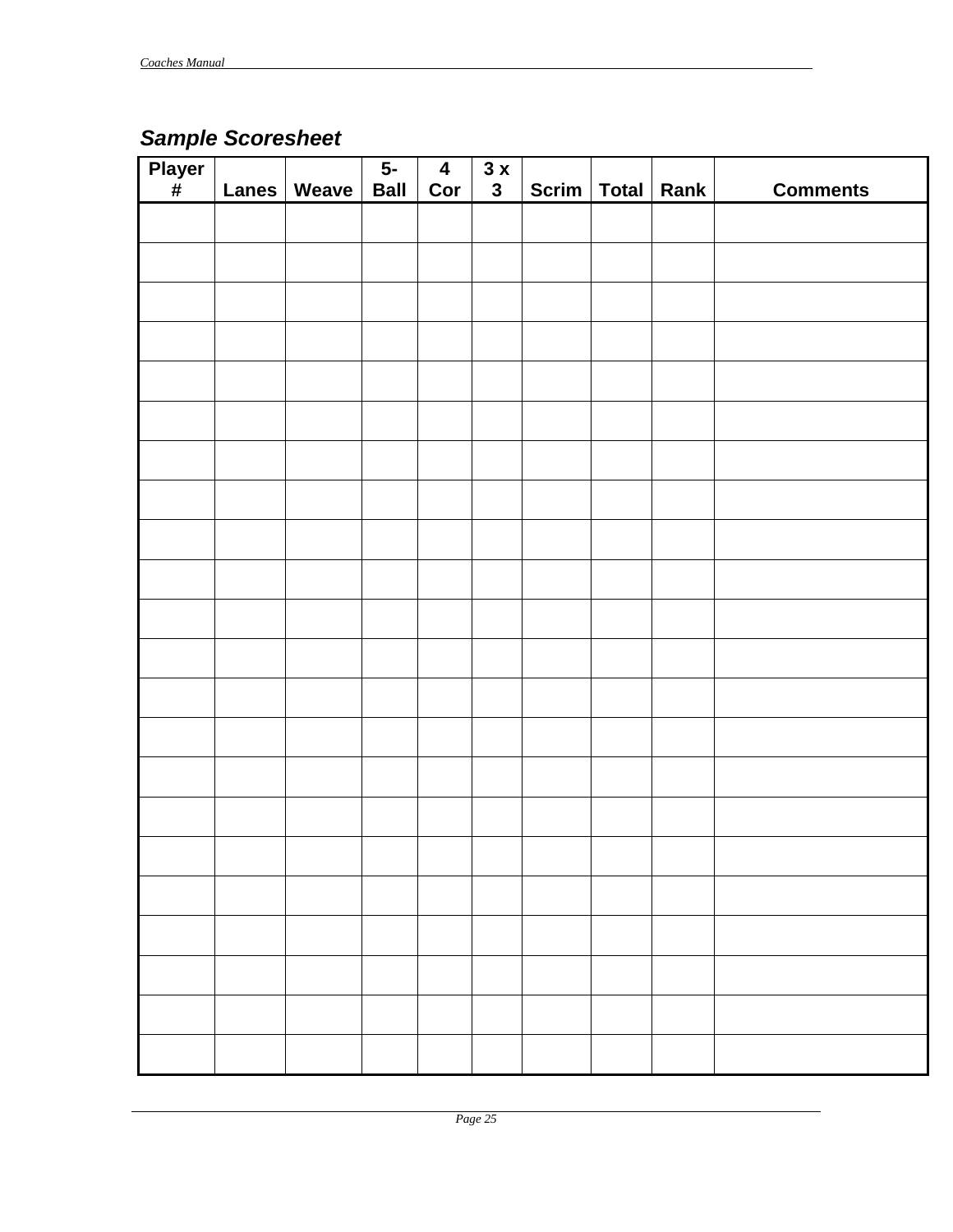# <span id="page-28-0"></span>**Policies and Procedures**

### <span id="page-28-1"></span>*House League Affiliation Program*

The House League Affiliation Program was a pilot project undertaken by the Wolverines Competitive Program last season and it met with excellent success at some levels and mixed feelings at other.

The program was designed to give the final 2-3 releases from each level of the Wolverine program the opportunity to enhance their skills and to develop their game while continuing to participate in the House League. This opportunity is aimed primarily at either the A level or the AA level where only one team exists.

Wolverine Coaches at those levels, at their discretion, may offer their final 1-3 releases the opportunity to continue practicing with their team throughout the season. The objective is to afford more youngsters the chance to practice and possibly play at the competitive level and build in a safeguard for Wolverines teams in case roster players become injured or leave the team prior to the end of the season.

Each of the House League Affiliates is asked to attend one practice a week with their respective Wolverine team. If fortunate, they may be able to attend both practices if there is no conflict with their weekly House League practice session, however, availability for Wolverine practice nights will not be a criterion for placement on a House League team.

They may also wish to attend games and may sit on the bench in street clothes (at the Wolverine Coaches discretion) as long as they do not miss their House League game. These players will be registered with the OBA and be eligible to participate in the Provincials, which happens after the House League finishes, should a team's roster fall below 12.

Affiliates may play for Wolverines teams during the season if the team has regular players missing but only if the respective Wolverine teams roster compliment is less than **10** players and a game forfeiture is imminent.

If a Wolverine team has a serious roster problem and requires the services of the Affiliated player on an emergency basis, the Wolverine Coach must contact the VP Competitive who in turn would contact the House League coach in question to see if a special arrangement can be made. If the House League coach is not amenable to a last minute arrangement then the VP Competitive informs the Wolverine coach accordingly. There would be no further discussion in this regard and the player would not be apprised of any part of the conversation. This type of situation would happen very rarely if at all.

If the Affiliated player displays any conduct that is deemed detrimental to his House League team because of his affiliation status, this privilege will be removed. Note that all Affiliates will be apprised of this rule before the House League season commences. The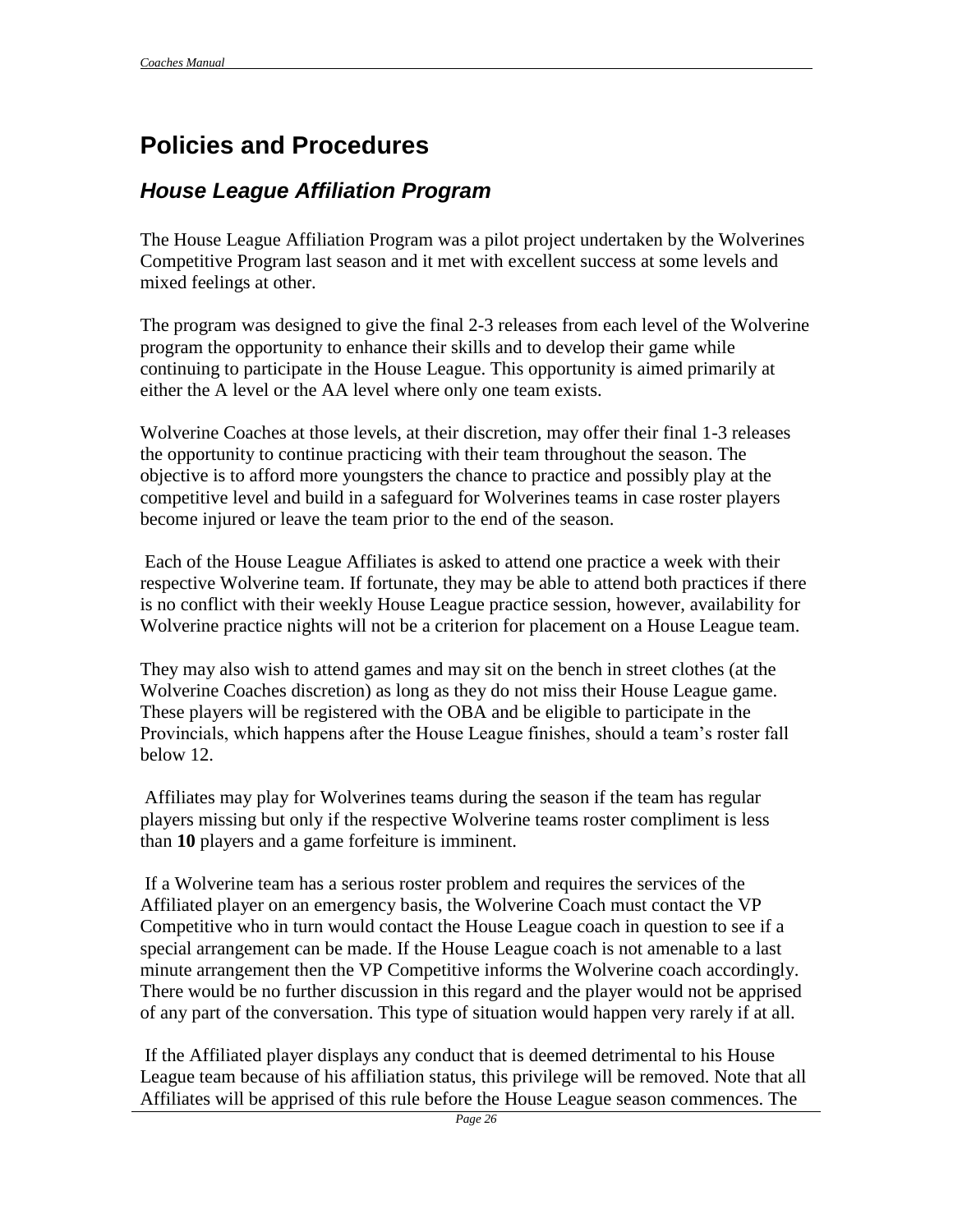VP Competitive will be the only person communicating with the House League coaches if there is any need to communicate at all. The affiliated player's priority is his House League practice and game each week and if everything happens according to plan then there should be no questions or problems.

With respect to this season and the change in dates for registration, the affiliated player would not be added to the roster until the final cut-off date for additions and this would only happen pending any decisions concerning the Selects program.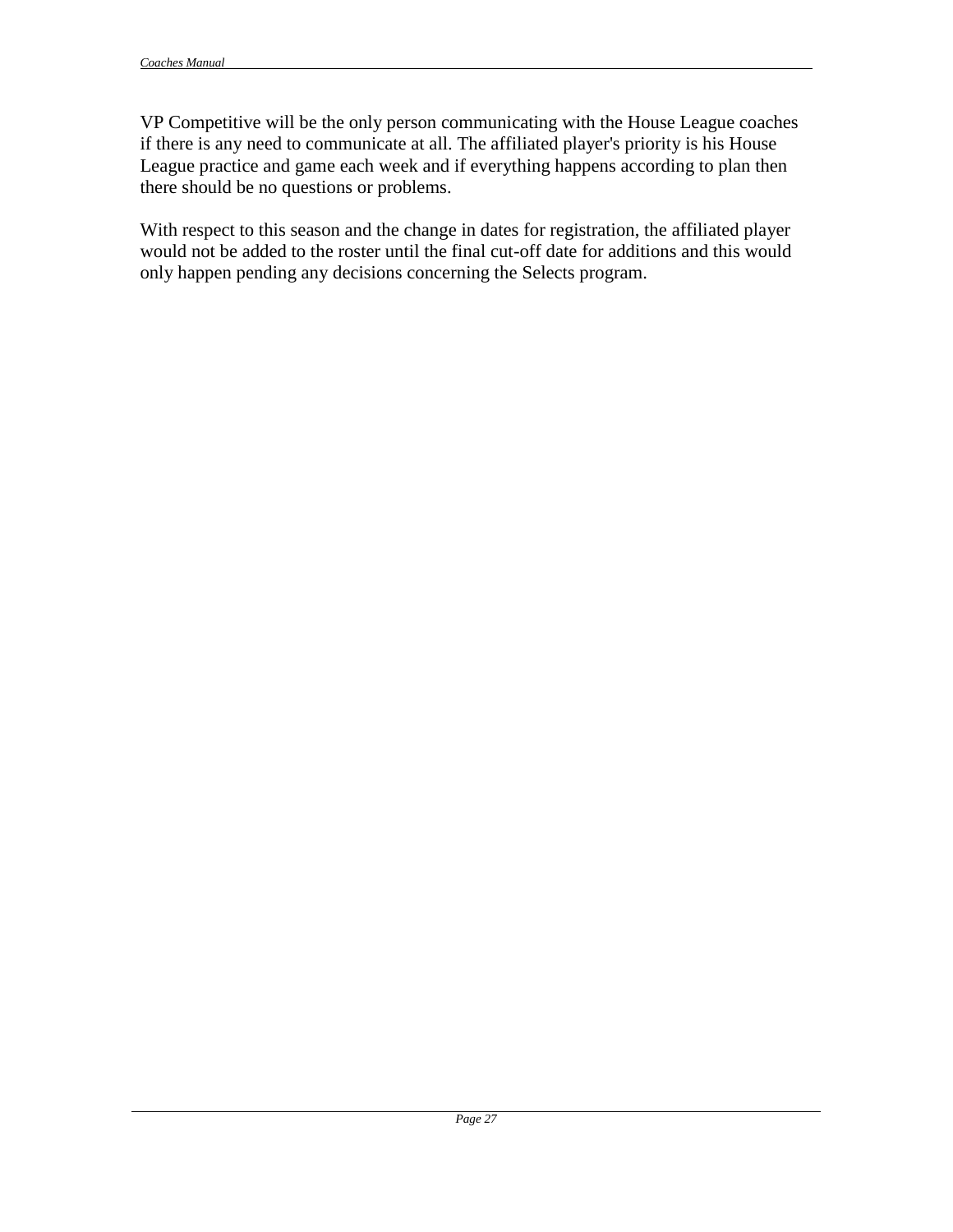# <span id="page-30-0"></span>*Playing Up Process for Wolverine Players*

Requests by a player, or his/her parents/guardians, for permission to try out at a higher age category will be entertained as long as the following guidelines are followed. It should be viewed as a rare instance to have athletes play up.

The method by which players may be identified for playing-up is based on being an outstanding player at their own age level and the initial evaluation of the coach at the very next higher level.

First, a request is made to the evaluators from the parent or athlete that they are interested in playing up. As all players must tryout at their appropriate age level for the first two tryouts, and, if they are identified as a top player, they could attend tryouts for the higher level team as well. Second, they would then need to be in the top third of the older age group following tryouts at that level. Then, if both criteria are met, it would need to be reviewed by the coaches involved and VP Competitive to decide if it is in the best interests of all involved. Other factors may be the folding of a team, many extra or too few athletes at one of the levels.

Coaches are asked to reduce their rosters to 16-17 players after the second tryout and then if they request a younger level player to attend the next tryout session, it will allow for a more realistic evaluation due to less numbers and better competition.

Under normal circumstances, Wolverine tryouts will consist of 4 evaluators (the two coaches of that level and two others, one of whom normally will be from the next age level or independents), therefore, every child will be afforded the best scenario for evaluation purposes.

If, following said request, the younger age player is found to be ranked within the top 5 players at the next higher level, then the GCBA Executive and VP Competitive will take the playing-up request into consideration and make a decision based on the best interests of the child, the teams involved and the overall well being of the GCBA program.

In cases where the OBA Bantam age split is in effect, it has been agree that the 12 and 13 year olds are within the same age category and the Major Bantam coach has the mandate to select the best 12 players at that age grouping for the team. The VP competitive will be diligent in restricting all AA coaches from taking more than 2-3 first year players for their teams, and those players must be ranked in the top 7-8 (at a minimum) of all players who try out.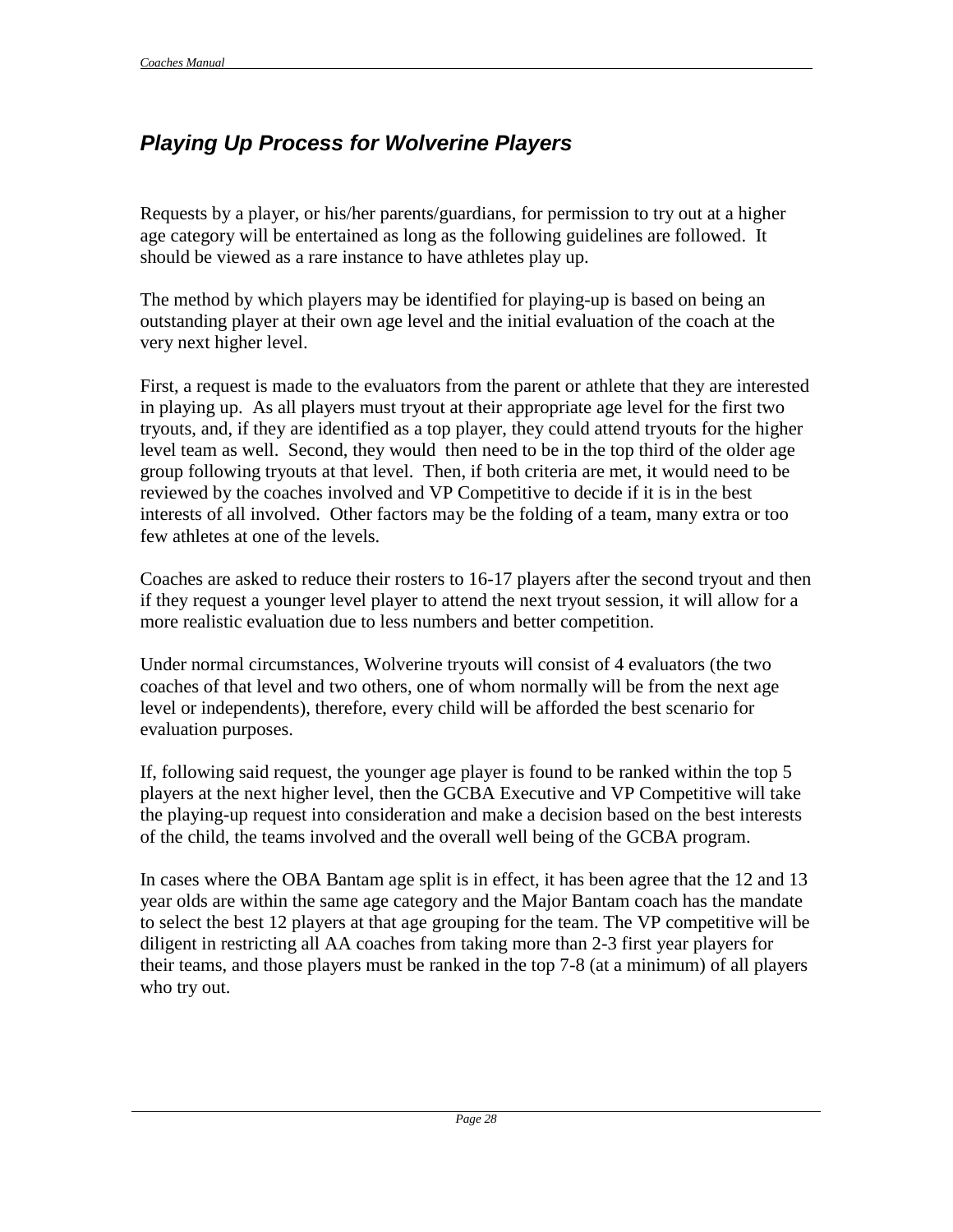## <span id="page-31-0"></span>*GCBA Discipline Process* **Introduction**

- 1. As with any organization involving competition, a process is required to guide all coaches, convenors, and administrators in the handling of difficult discipline situations. Unfortunately, in the heat of action, some individuals, players, coaches and even spectators, have difficulty in controlling their emotions. In the majority of cases, individuals can be counseled verbally and no formal disciplinary action need be taken. The process described in this document should be used in situations where informal counseling has failed.
- 2. For further amplification, reference can be made to Basketball Ontario's Discipline Policy and Procedures issued February 1998. In the case of conflict between this process and Basketball Ontario's policy, this process shall take precedence.

### **Application of Process**

- 3. This process applies to:
	- a. all members of the GCBA including relatives and friends who attend a sanctioned GCBA event;
	- b. all GCBA sanctioned programs or services, including but not limited to, GCBA house league and competitive games and/or tournaments.

### **Definitions**

### **Chain of Communication**

4. The following chain of communication applies to the GCBA:

|           | $Coach$ $Converdot$ | Discipline Committee |
|-----------|---------------------|----------------------|
| Executive |                     |                      |

This chain should be used for all dealings within the GCBA, whether it is complaints, praise, suggestions etc. Certainly any form of correspondence should follow this path. In all cases, if an individual is unsatisfied by the decision rendered at any level, an appeal can be forwarded to the next level. Decisions made by the Executive are final and cannot be appealed.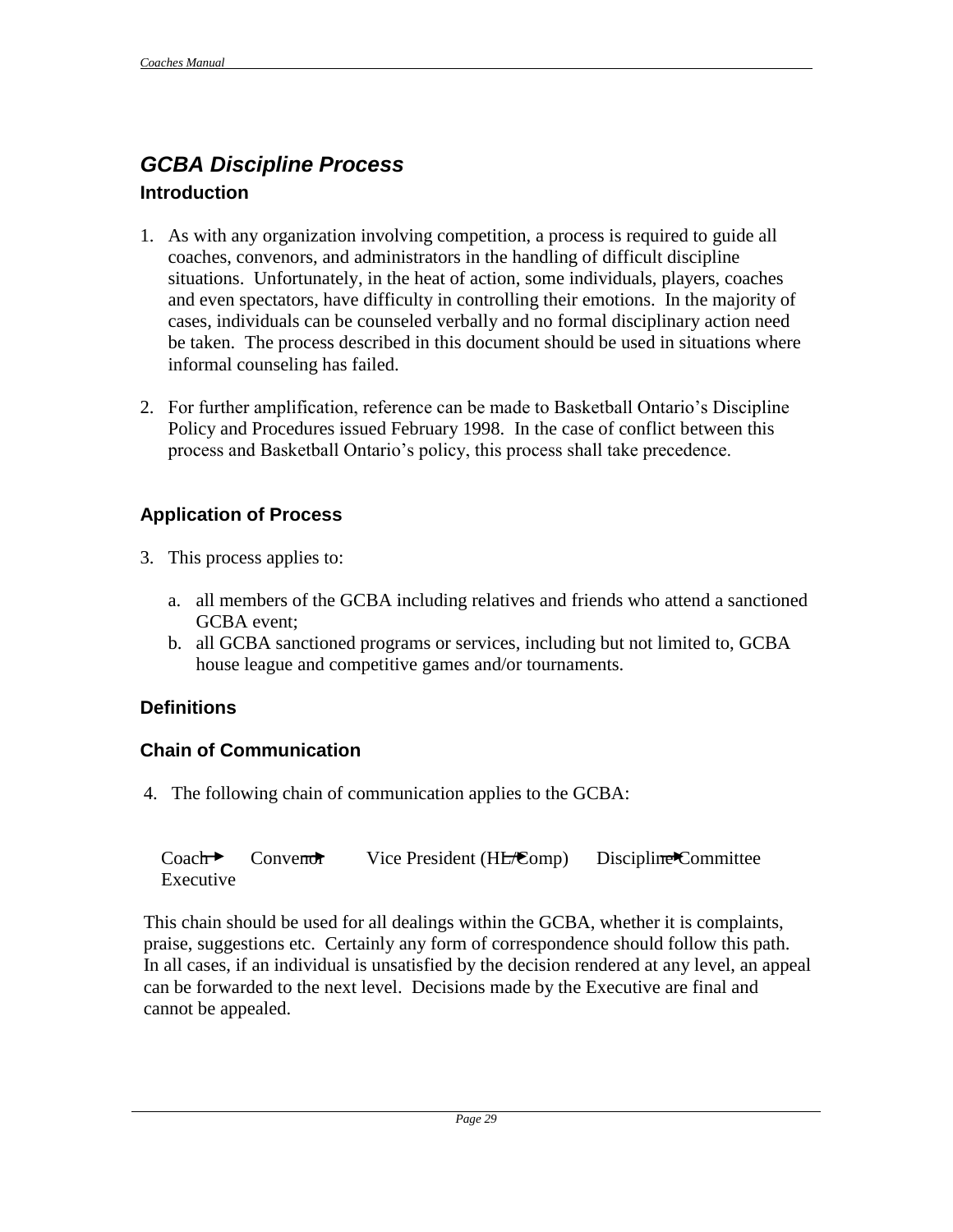### **Powers of Punishment**

Individuals in positions of authority have certain maximum powers of punishment. These are defined as follows:

| $Coaches -$            | 1 game suspension for a player.      |  |
|------------------------|--------------------------------------|--|
| Convenors –            | 3 game suspension for a player       |  |
|                        | 2 game suspension for a coach        |  |
| Vice President $-$     | 5 game suspension for a player       |  |
|                        | 3 game suspension for a coach        |  |
| Discipline Committee - | removal of a player, coach, convenor |  |

### **Player Suspension**

A House League player suspended from his team cannot sit on the team's bench during a game and cannot dress in uniform for that game. A Competitive player may be allowed to dress for his team but is not allowed to play. This is to accommodate for the Equal Participation rules that apply to House league. In the case of a Competitive player who falls under certain league participation rules, the coach may use his own discretion as to whether the suspended player is allowed to sit on the team bench for a game.

### **Coach suspension**

When a coach is suspended he/she is not allowed to attend the game in any capacity, not even as a spectator.

### **Convenor suspension**

When a convenor is suspended he/she is not allowed to attend the game in any capacity, not even as a spectator.

### **Discipline Committee**

The Discipline Committee shall consist of the following (5) persons:

Chair (a member of Executive committee) 1 of Secretary /or Treasurer

GCBA

Members (4)

- o Referee in Chief GCBA or a qualified referee representative
- o VP House League /or VP Competitive (not previously involved in the mediation of the dispute)
- o 2 members at large: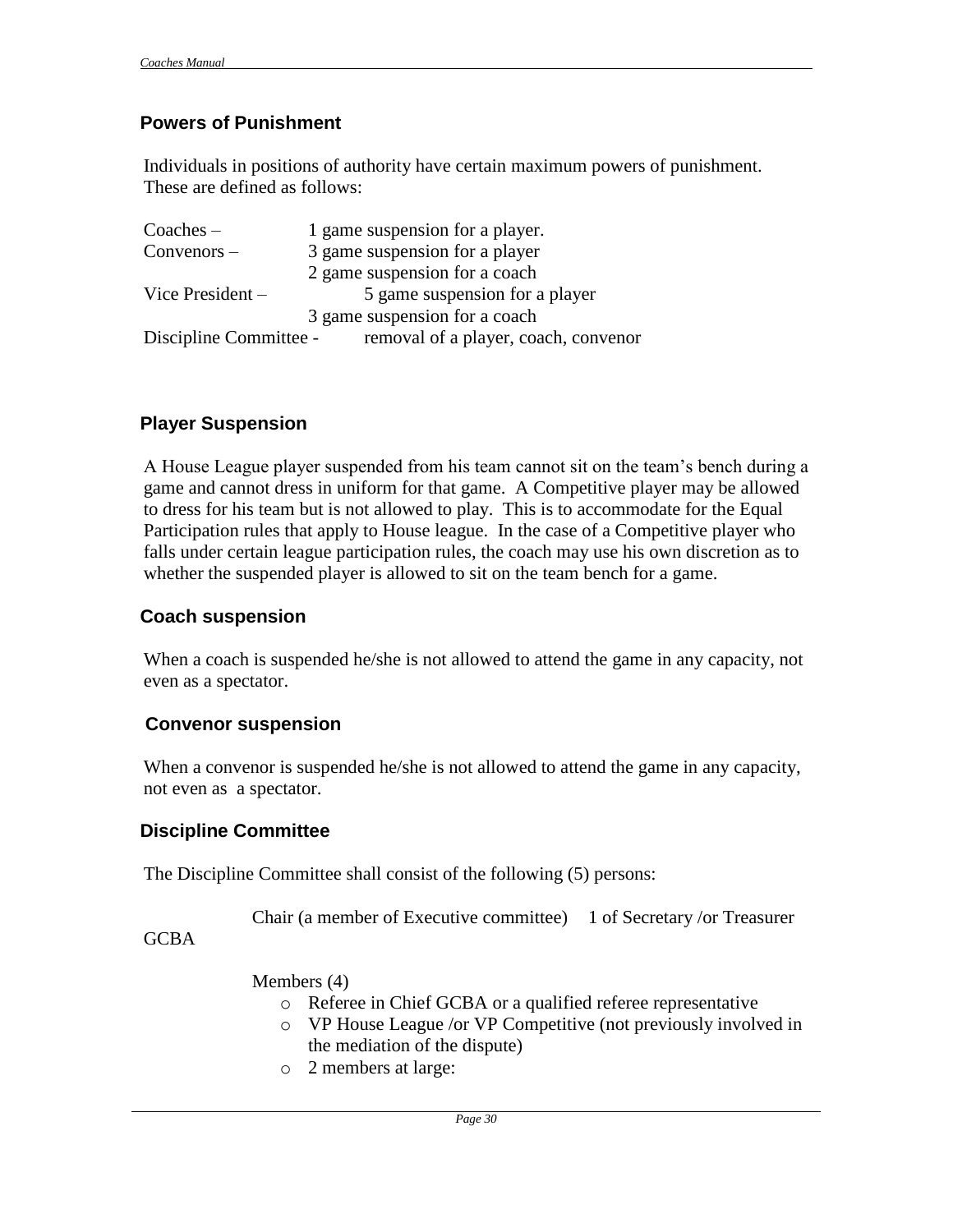- $\triangleleft$  A Convenor (not previously involved in the mediation of the dispute) and/or
- $\checkmark$  A coach (not previously involved in the mediation of the dispute) and /or
- $\checkmark$  A parent (not previously involved in the mediation of the dispute)

As shown in the process diagram, the Discipline Committee will decide whether a Discipline Hearing is required. A Hearing would be required in the case where witnesses are needed to clarify a situation or the person who is the subject of discipline wants to defend himself/herself.

### **Discipline Process**

The discipline process depicted in the attached diagram is to be used most situations involving infractions that are of a serious nature. If a person is unsure as to whether a certain situation warrants the use of this process, he/she should discuss it with their respective VPs.

An infraction is an event which takes place within any of the facilities that the GCBA uses for games and practices and which should be recorded for historical purposes and possible punishment. Although it may seem minor at the outset, the repetition of certain infractions by one or more individuals could make it into a serious offence. Typical infractions are flagrant fouls, rowdy spectators, unsportsmanlike conduct, destruction of property etc. These events are to be recorded in an Incident Report, which would normally be generated by the convenor but can also be produced by a coach. Either way the convenor will ensure that all relevant information is entered such as records of conversations and decisions rendered.

Decision point. At this stage the convenor has to decide if it is within his powers to punish the infraction or if it needs to be passed on to the next level. Powers of punishment are described earlier in this document. If the convenor decides that he/she cannot hand out the punishment, he/she passes the report on the appropriate VP with a recommendation for punishment. It should be noted that a warning can be issued at this stage either verbally or in writing. The incident report will still be passed on to the VP for safekeeping.

Note: The process for competitive teams may be slightly different in that they may not have convenors. In those cases, the report would be passed to the VP Competitive or be generated by the VP Competitive.

Decision Point. The VP has the same decision to make that the convenor had with higher levels of punishment. He/she would make a recommendation for punishment if the decision is made to pass it on to the next level, the Executive level (Discipline Committee).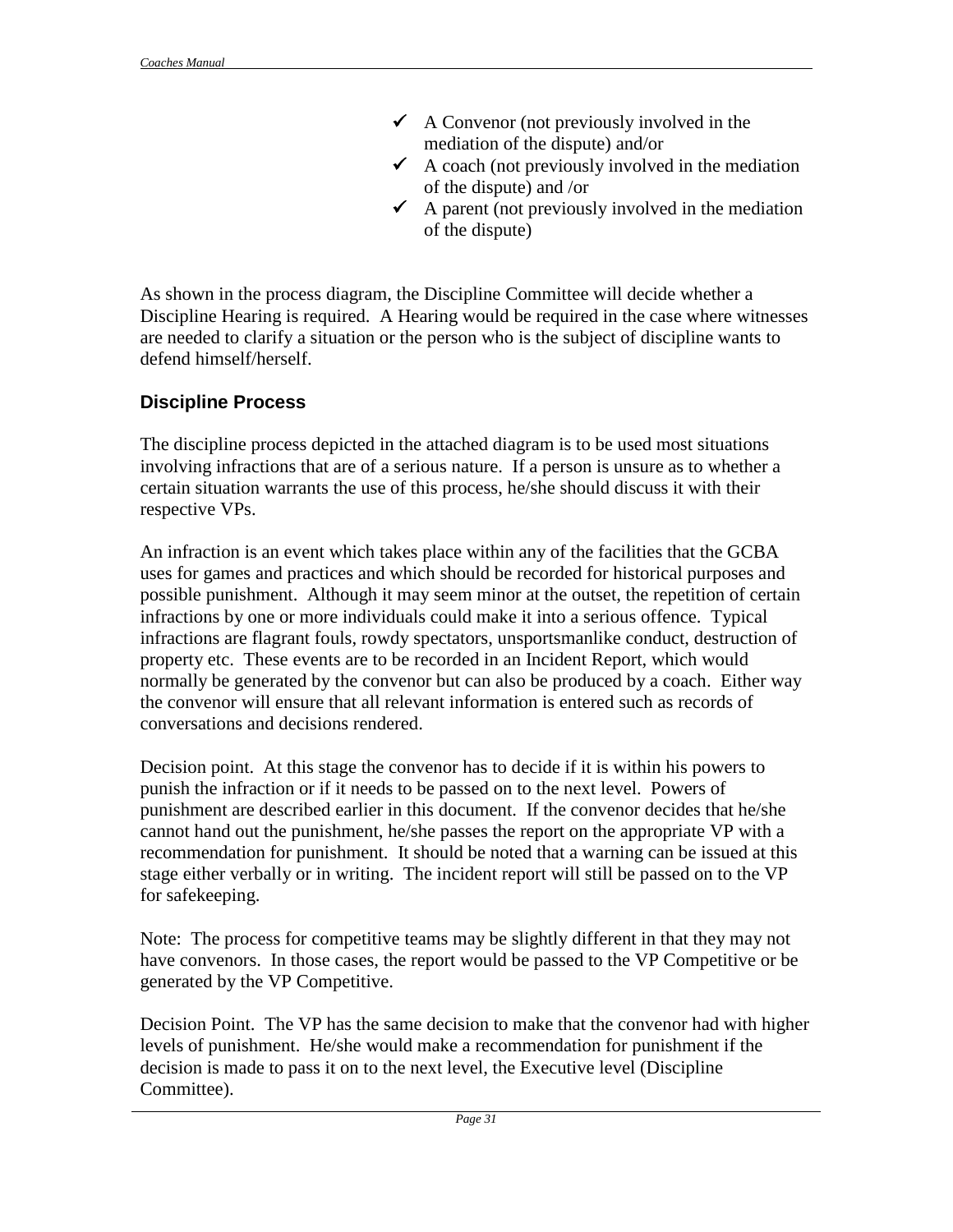Decision point. The Discipline Committee will examine the facts and will decide whether a hearing needs to be convened. Usually this decision would be dependent on whether witnesses need to be interviewed. Hearings should occur only under exceptional circumstances. If no hearing is required, the Discipline Committee renders its decision. If a hearing is required, the Discipline Committee convenes it and a decision is rendered.

Appeals. Individuals or groups may appeal the decision of the Discipline Committee. In this case, the appeal would be passed directly to the Executive Committee for final review and decision.

All Incident Reports will be kept by the respective VPs except where decisions were made by the Discipline Committee. In the latter case, the Secretary of the Executive Committee will keep the reports.